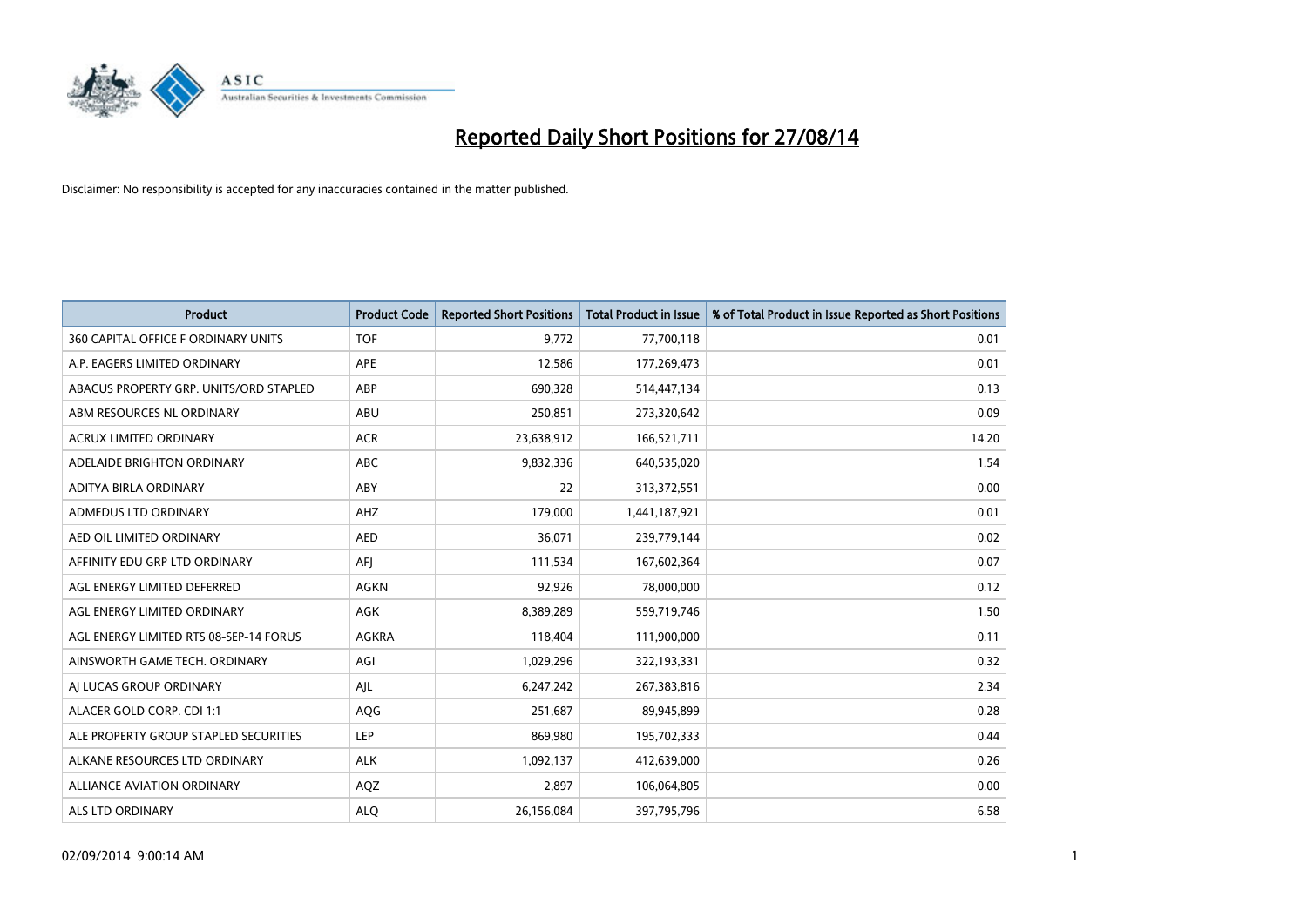

| <b>Product</b>                          | <b>Product Code</b> | <b>Reported Short Positions</b> | <b>Total Product in Issue</b> | % of Total Product in Issue Reported as Short Positions |
|-----------------------------------------|---------------------|---------------------------------|-------------------------------|---------------------------------------------------------|
| ALTIUM LIMITED ORDINARY                 | <b>ALU</b>          | 11,674                          | 113,272,762                   | 0.01                                                    |
| ALTONA MINING LTD ORDINARY              | <b>AOH</b>          | 94,848                          | 532,579,704                   | 0.02                                                    |
| ALUMINA LIMITED ORDINARY                | <b>AWC</b>          | 81,179,468                      | 2,806,225,615                 | 2.89                                                    |
| AMALGAMATED HOLDINGS ORDINARY           | AHD                 | 122,609                         | 157,864,530                   | 0.08                                                    |
| AMCOM TELECOMM, ORDINARY                | AMM                 | 3,645,681                       | 264,835,089                   | 1.38                                                    |
| AMCOR LIMITED ORDINARY                  | AMC                 | 6,403,645                       | 1,206,684,923                 | 0.53                                                    |
| AMP LIMITED ORDINARY                    | AMP                 | 11,949,267                      | 2,957,737,964                 | 0.40                                                    |
| ANSELL LIMITED ORDINARY                 | <b>ANN</b>          | 6,751,691                       | 152,937,881                   | 4.41                                                    |
| ANTARES ENERGY LTD ORDINARY             | AZZ                 | 1,564                           | 255,000,000                   | 0.00                                                    |
| ANZ BANKING GRP LTD ORDINARY            | ANZ                 | 9,795,298                       | 2,756,605,842                 | 0.36                                                    |
| APA GROUP STAPLED SECURITIES            | APA                 | 12,039,274                      | 835,750,807                   | 1.44                                                    |
| APN NEWS & MEDIA ORDINARY               | <b>APN</b>          | 605,813                         | 1,029,041,356                 | 0.06                                                    |
| AQUARIUS PLATINUM. ORDINARY             | <b>AOP</b>          | 2,696,843                       | 1,464,872,899                 | 0.18                                                    |
| AQUILA RESOURCES ORDINARY               | <b>AQA</b>          | 14,745                          | 411,804,442                   | 0.00                                                    |
| ARB CORPORATION ORDINARY                | <b>ARP</b>          | 1,321,036                       | 72,493,302                    | 1.82                                                    |
| ARDENT LEISURE GROUP STAPLED SECURITIES | AAD                 | 1,844,265                       | 427,554,294                   | 0.43                                                    |
| ARENA REIT. ORDINARY UNITS              | <b>ARF</b>          | 3,576                           | 211,495,653                   | 0.00                                                    |
| ARISTOCRAT LEISURE ORDINARY             | ALL                 | 656,638                         | 626,528,316                   | 0.10                                                    |
| ARRIUM LTD ORDINARY                     | ARI                 | 45,638,122                      | 1,366,183,142                 | 3.34                                                    |
| ASALEO CARE LIMITED ORDINARY            | AHY                 | 3,501,087                       | 603,059,070                   | 0.58                                                    |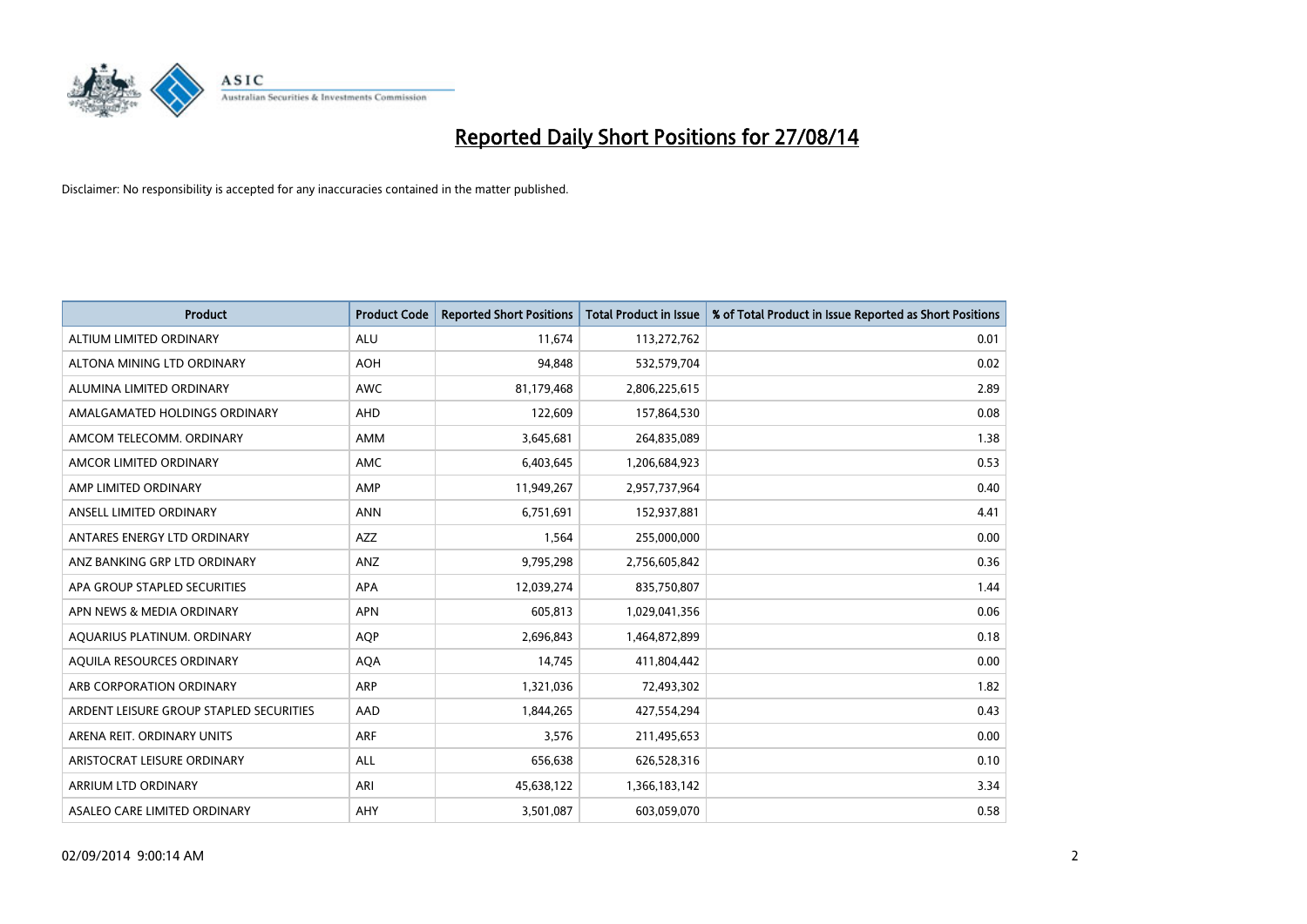

| <b>Product</b>                            | <b>Product Code</b> | <b>Reported Short Positions</b> | <b>Total Product in Issue</b> | % of Total Product in Issue Reported as Short Positions |
|-------------------------------------------|---------------------|---------------------------------|-------------------------------|---------------------------------------------------------|
| ASCIANO LIMITED ORDINARY                  | <b>AIO</b>          | 4,052,201                       | 975,385,664                   | 0.42                                                    |
| ASG GROUP LIMITED ORDINARY                | ASZ                 | 418,426                         | 206,720,839                   | 0.20                                                    |
| ASPEN GROUP ORD/UNITS STAPLED             | <b>APZ</b>          | 131,585                         | 119,948,774                   | 0.11                                                    |
| ASTRO JAP PROP GROUP STAPLED US PROHIBIT. | AJA                 | 33,188                          | 67,211,752                    | 0.05                                                    |
| ASX LIMITED ORDINARY                      | ASX                 | 6,007,193                       | 193,595,162                   | 3.10                                                    |
| ATLAS IRON LIMITED ORDINARY               | AGO                 | 142,674,294                     | 915,701,543                   | 15.58                                                   |
| ATRUM COAL NL ORDINARY                    | ATU                 | 156,747                         | 162,324,242                   | 0.10                                                    |
| AURIZON HOLDINGS LTD ORDINARY             | AZJ                 | 2,695,777                       | 2,137,284,503                 | 0.13                                                    |
| AUSDRILL LIMITED ORDINARY                 | <b>ASL</b>          | 24,471,841                      | 312,277,224                   | 7.84                                                    |
| AUSENCO LIMITED ORDINARY                  | AAX                 | 1,302,581                       | 168,449,799                   | 0.77                                                    |
| AUSNET SERVICES STAPLED SECURITIES        | <b>AST</b>          | 29,428,602                      | 3,425,244,162                 | 0.86                                                    |
| <b>AUSTAL LIMITED ORDINARY</b>            | ASB                 | 177,923                         | 346,379,377                   | 0.05                                                    |
| AUSTBROKERS HOLDINGS ORDINARY             | <b>AUB</b>          | 117,156                         | 59,955,596                    | 0.20                                                    |
| AUSTIN ENGINEERING ORDINARY               | ANG                 | 1,423,021                       | 84,274,004                    | 1.69                                                    |
| AUSTRALAND PROPERTY STAPLED SECURITY      | <b>ALZ</b>          | 67,203                          | 581,797,922                   | 0.01                                                    |
| AUSTRALIAN AGRICULT. ORDINARY             | AAC                 | 2,368,515                       | 532,474,721                   | 0.44                                                    |
| AUSTRALIAN FOUNDAT. ORDINARY              | AFI                 | 100                             | 1,049,055,166                 | 0.00                                                    |
| AUSTRALIAN PHARM. ORDINARY                | API                 | 10,661,937                      | 488,115,883                   | 2.18                                                    |
| AUTOMOTIVE HOLDINGS ORDINARY              | AHE                 | 1,444,292                       | 306,437,941                   | 0.47                                                    |
| AVEO GROUP STAPLED SECURITIES             | AOG                 | 10,007,470                      | 500,111,460                   | 2.00                                                    |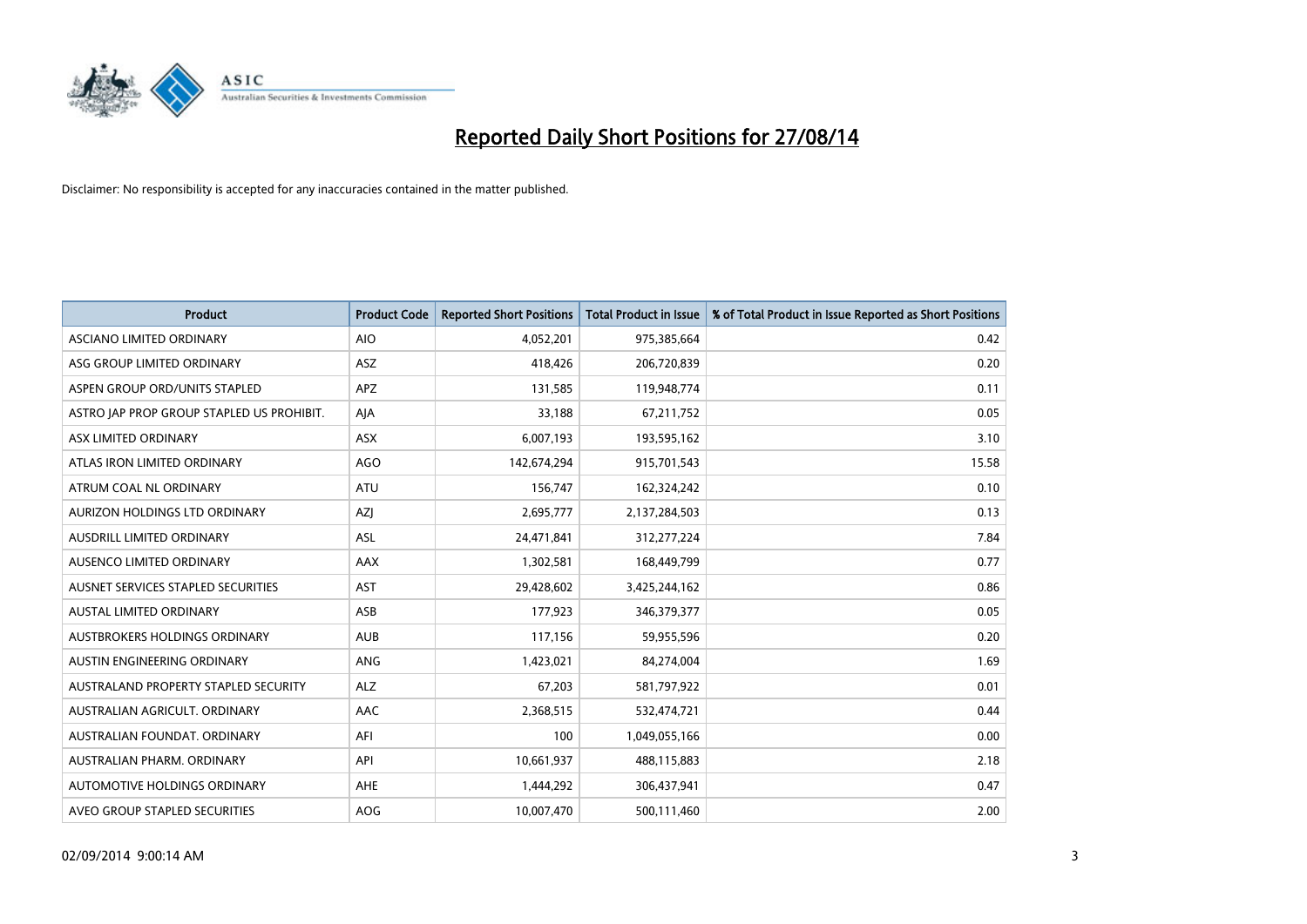

| <b>Product</b>                       | <b>Product Code</b> | <b>Reported Short Positions</b> | <b>Total Product in Issue</b> | % of Total Product in Issue Reported as Short Positions |
|--------------------------------------|---------------------|---------------------------------|-------------------------------|---------------------------------------------------------|
| AWE LIMITED ORDINARY                 | <b>AWE</b>          | 599,902                         | 522,696,385                   | 0.11                                                    |
| AZONTO PET LTD ORDINARY              | <b>APY</b>          | 1                               | 1,159,375,100                 | 0.00                                                    |
| AZUMAH RESOURCES ORDINARY            | <b>AZM</b>          | $\mathbf{1}$                    | 358,316,919                   | 0.00                                                    |
| BANDANNA ENERGY ORDINARY             | <b>BND</b>          | 24,135,792                      | 528,481,199                   | 4.57                                                    |
| BANK OF QUEENSLAND. ORDINARY         | <b>BOQ</b>          | 3,364,150                       | 362,516,534                   | 0.93                                                    |
| <b>BANNERMAN RESOURCES ORDINARY</b>  | <b>BMN</b>          | 126,608                         | 329,745,150                   | 0.04                                                    |
| <b>BASE RES LIMITED ORDINARY</b>     | <b>BSE</b>          | 5,501,878                       | 561,840,029                   | 0.98                                                    |
| <b>BATHURST RES LTD. ORDINARY</b>    | <b>BRL</b>          | 2,054,008                       | 947,828,434                   | 0.22                                                    |
| BC IRON LIMITED ORDINARY             | <b>BCI</b>          | 5,551,510                       | 124,345,439                   | 4.46                                                    |
| BEACH ENERGY LIMITED ORDINARY        | <b>BPT</b>          | 24,458,458                      | 1,292,897,806                 | 1.89                                                    |
| BEADELL RESOURCE LTD ORDINARY        | <b>BDR</b>          | 32,201,364                      | 798,657,280                   | 4.03                                                    |
| <b>BEGA CHEESE LTD ORDINARY</b>      | <b>BGA</b>          | 818,237                         | 152,245,802                   | 0.54                                                    |
| BENDIGO AND ADELAIDE ORDINARY        | <b>BEN</b>          | 14,231,298                      | 447,896,991                   | 3.18                                                    |
| BENTHAM IMF LTD ORDINARY             | <b>IMF</b>          | 3,636,907                       | 165,370,269                   | 2.20                                                    |
| BERKELEY RESOURCES ORDINARY          | <b>BKY</b>          | 290,327                         | 180,361,323                   | 0.16                                                    |
| BETASHARES ASX RES ETF UNITS         | <b>ORE</b>          | 512,000                         | 2,923,641                     | 17.51                                                   |
| BETASHARESCASHETF ETF UNITS          | AAA                 | 634                             | 12,343,410                    | 0.01                                                    |
| <b>BHP BILLITON LIMITED ORDINARY</b> | <b>BHP</b>          | 10,192,138                      | 3,211,691,105                 | 0.32                                                    |
| <b>BIGAIR GROUP LIMITED ORDINARY</b> | <b>BGL</b>          | 13,923                          | 172,872,340                   | 0.01                                                    |
| <b>BILLABONG ORDINARY</b>            | <b>BBG</b>          | 12,253,788                      | 990,370,034                   | 1.24                                                    |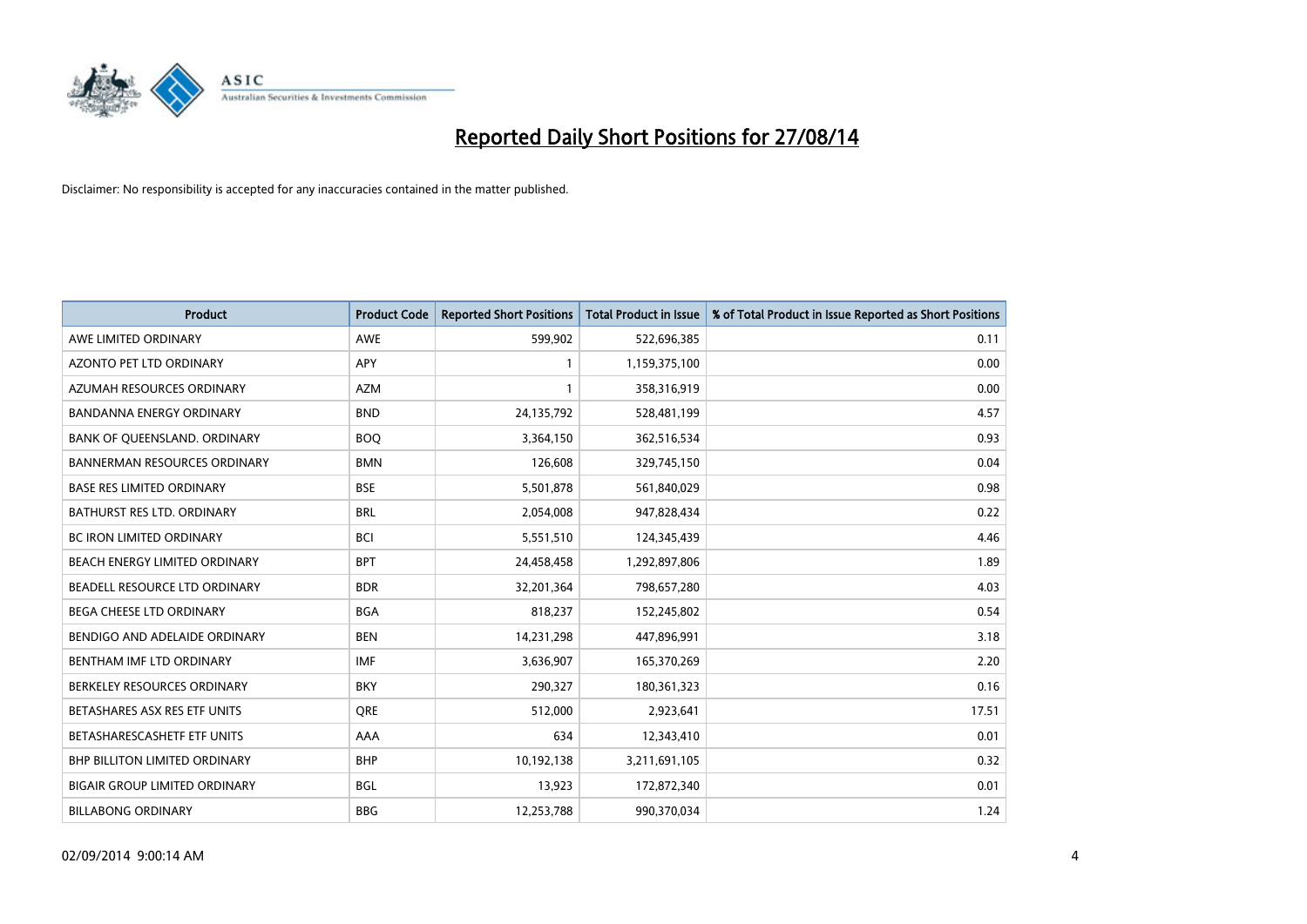

| <b>Product</b>                                | <b>Product Code</b> | <b>Reported Short Positions</b> | <b>Total Product in Issue</b> | % of Total Product in Issue Reported as Short Positions |
|-----------------------------------------------|---------------------|---------------------------------|-------------------------------|---------------------------------------------------------|
| <b>BIONOMICS LIMITED ORDINARY</b>             | <b>BNO</b>          | 71,000                          | 417,356,567                   | 0.02                                                    |
| BIRIMIAN GOLD LTD ORDINARY                    | <b>BGS</b>          | 130,000                         | 864,981,654                   | 0.02                                                    |
| <b>BLACKHAM RESOURCES ORDINARY</b>            | <b>BLK</b>          | 153,700                         | 118,612,952                   | 0.13                                                    |
| <b>BLACKMORES LIMITED ORDINARY</b>            | <b>BKL</b>          | 1,882                           | 17,114,947                    | 0.01                                                    |
| <b>BLACKTHORN RESOURCES ORD US PROHIBITED</b> | <b>BTR</b>          | 3,967                           | 164,285,950                   | 0.00                                                    |
| <b>BLUESCOPE STEEL LTD ORDINARY</b>           | <b>BSL</b>          | 2,191,781                       | 559,227,871                   | 0.39                                                    |
| <b>BOART LONGYEAR ORDINARY</b>                | <b>BLY</b>          | 33,967,265                      | 461,163,412                   | 7.37                                                    |
| BORAL LIMITED. ORDINARY                       | <b>BLD</b>          | 18,261,176                      | 782,736,249                   | 2.33                                                    |
| <b>BRADKEN LIMITED ORDINARY</b>               | <b>BKN</b>          | 15,723,268                      | 171,027,249                   | 9.19                                                    |
| <b>BRAMBLES LIMITED ORDINARY</b>              | <b>BXB</b>          | 2,117,408                       | 1,563,444,619                 | 0.14                                                    |
| BREVILLE GROUP LTD ORDINARY                   | <b>BRG</b>          | 2,324,660                       | 130,095,322                   | 1.79                                                    |
| <b>BRICKWORKS LIMITED ORDINARY</b>            | <b>BKW</b>          | 88,377                          | 148,038,996                   | 0.06                                                    |
| BT INVESTMENT MNGMNT ORDINARY                 | <b>BTT</b>          | 89                              | 284,384,906                   | 0.00                                                    |
| <b>BURU ENERGY ORDINARY</b>                   | <b>BRU</b>          | 17,935,647                      | 298,505,530                   | 6.01                                                    |
| <b>BWP TRUST ORDINARY UNITS</b>               | <b>BWP</b>          | 6,707,154                       | 634,395,195                   | 1.06                                                    |
| CABCHARGE AUSTRALIA ORDINARY                  | CAB                 | 11,744,404                      | 120,430,683                   | 9.75                                                    |
| CALTEX AUSTRALIA ORDINARY                     | <b>CTX</b>          | 1,528,550                       | 270,000,000                   | 0.57                                                    |
| CAPE LAMBERT RES LTD ORDINARY                 | <b>CFE</b>          | 5,476,500                       | 626,896,143                   | 0.87                                                    |
| CAPITOL HEALTH ORDINARY                       | <b>CAJ</b>          | 176,201                         | 431,180,115                   | 0.04                                                    |
| <b>CARDNO LIMITED ORDINARY</b>                | CDD                 | 8,084,192                       | 163,266,973                   | 4.95                                                    |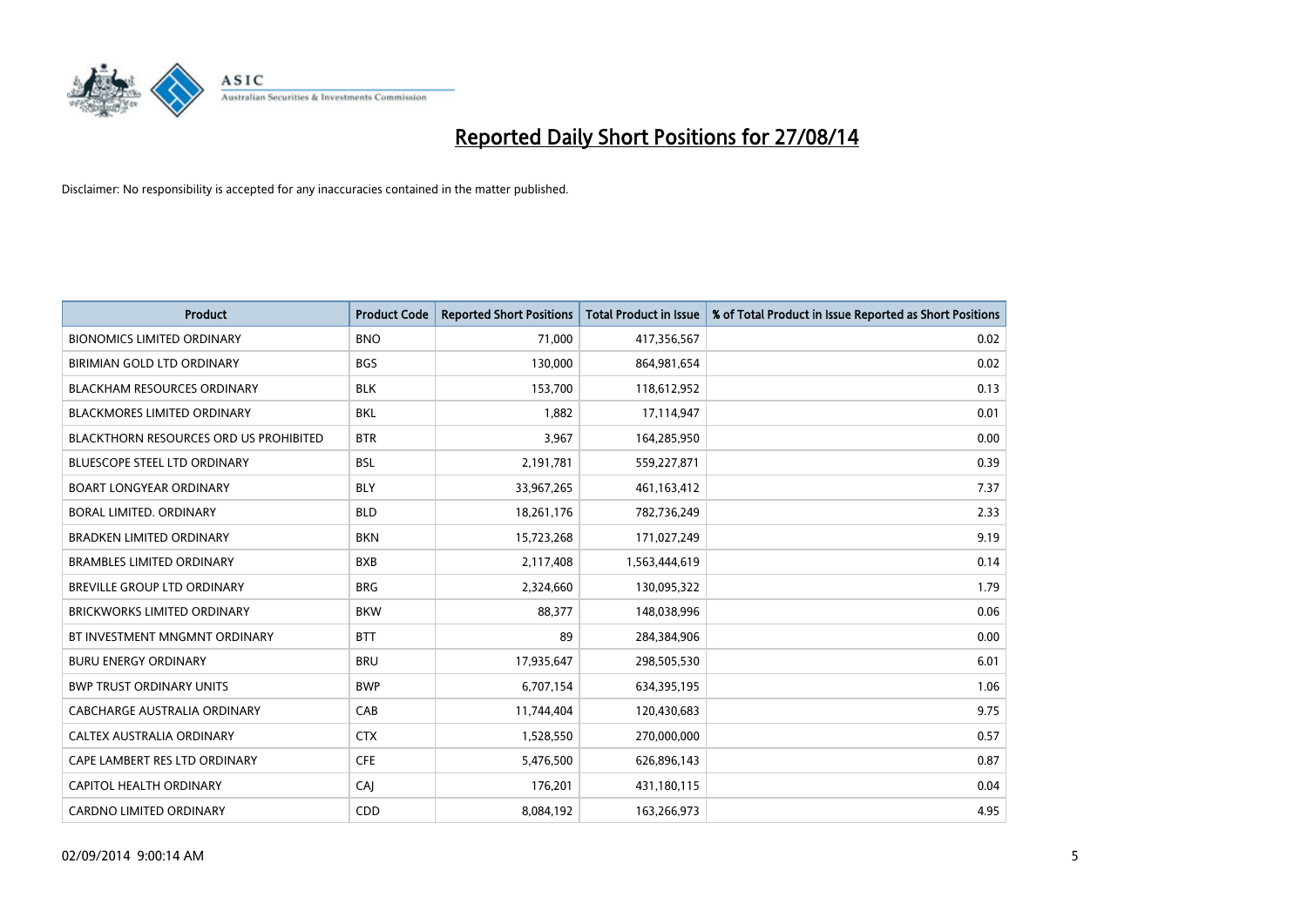

| <b>Product</b>                          | <b>Product Code</b> | <b>Reported Short Positions</b> | <b>Total Product in Issue</b> | % of Total Product in Issue Reported as Short Positions |
|-----------------------------------------|---------------------|---------------------------------|-------------------------------|---------------------------------------------------------|
| CARNARVON PETROLEUM ORDINARY            | <b>CVN</b>          | 734                             | 987,176,977                   | 0.00                                                    |
| CARSALES.COM LTD ORDINARY               | <b>CRZ</b>          | 7,508,983                       | 237,828,965                   | 3.16                                                    |
| <b>CASH CONVERTERS ORDINARY</b>         | CCV                 | 8,877,977                       | 428,886,124                   | 2.07                                                    |
| CEDAR WOODS PROP. ORDINARY              | <b>CWP</b>          | 62,343                          | 78,336,371                    | 0.08                                                    |
| CENTRAL PETROLEUM ORDINARY              | <b>CTP</b>          | 376,858                         | 348,718,957                   | 0.11                                                    |
| CFS RETAIL TRUST GRP STAPLED SECURITIES | <b>CFX</b>          | 53,590,970                      | 3,018,050,810                 | 1.78                                                    |
| <b>CHALLENGER LIMITED ORDINARY</b>      | <b>CGF</b>          | 1,238,497                       | 530,862,585                   | 0.23                                                    |
| CHANDLER MACLEOD LTD ORDINARY           | <b>CMG</b>          | 14,256                          | 547,985,086                   | 0.00                                                    |
| CHARTER HALL GROUP STAPLED US PROHIBIT. | <b>CHC</b>          | 677,053                         | 347,989,262                   | 0.19                                                    |
| <b>CHARTER HALL RETAIL UNITS</b>        | CQR                 | 10,216,702                      | 369,040,750                   | 2.77                                                    |
| <b>CHORUS LIMITED ORDINARY</b>          | <b>CNU</b>          | 28,765                          | 396,369,767                   | 0.01                                                    |
| COAL OF AFRICA LTD ORDINARY             | <b>CZA</b>          | 426                             | 1,048,368,613                 | 0.00                                                    |
| COALSPUR MINES LTD ORDINARY             | <b>CPL</b>          | 2,444,969                       | 641,544,455                   | 0.38                                                    |
| <b>COBAR CONSOLIDATED ORDINARY</b>      | CCU                 | 100,000                         | 329,715,353                   | 0.03                                                    |
| COCA-COLA AMATIL ORDINARY               | <b>CCL</b>          | 18,331,013                      | 763,590,249                   | 2.40                                                    |
| <b>COCHLEAR LIMITED ORDINARY</b>        | <b>COH</b>          | 8,025,109                       | 57,062,020                    | 14.06                                                   |
| COCKATOO COAL ORDINARY                  | COK                 | 167,987                         | 4,560,196,928                 | 0.00                                                    |
| <b>CODAN LIMITED ORDINARY</b>           | <b>CDA</b>          | 351,390                         | 176,969,924                   | 0.20                                                    |
| <b>COFFEY INTERNATIONAL ORDINARY</b>    | <b>COF</b>          | 7,994                           | 255,833,165                   | 0.00                                                    |
| <b>COKAL LTD ORDINARY</b>               | <b>CKA</b>          | 6,820                           | 471,103,926                   | 0.00                                                    |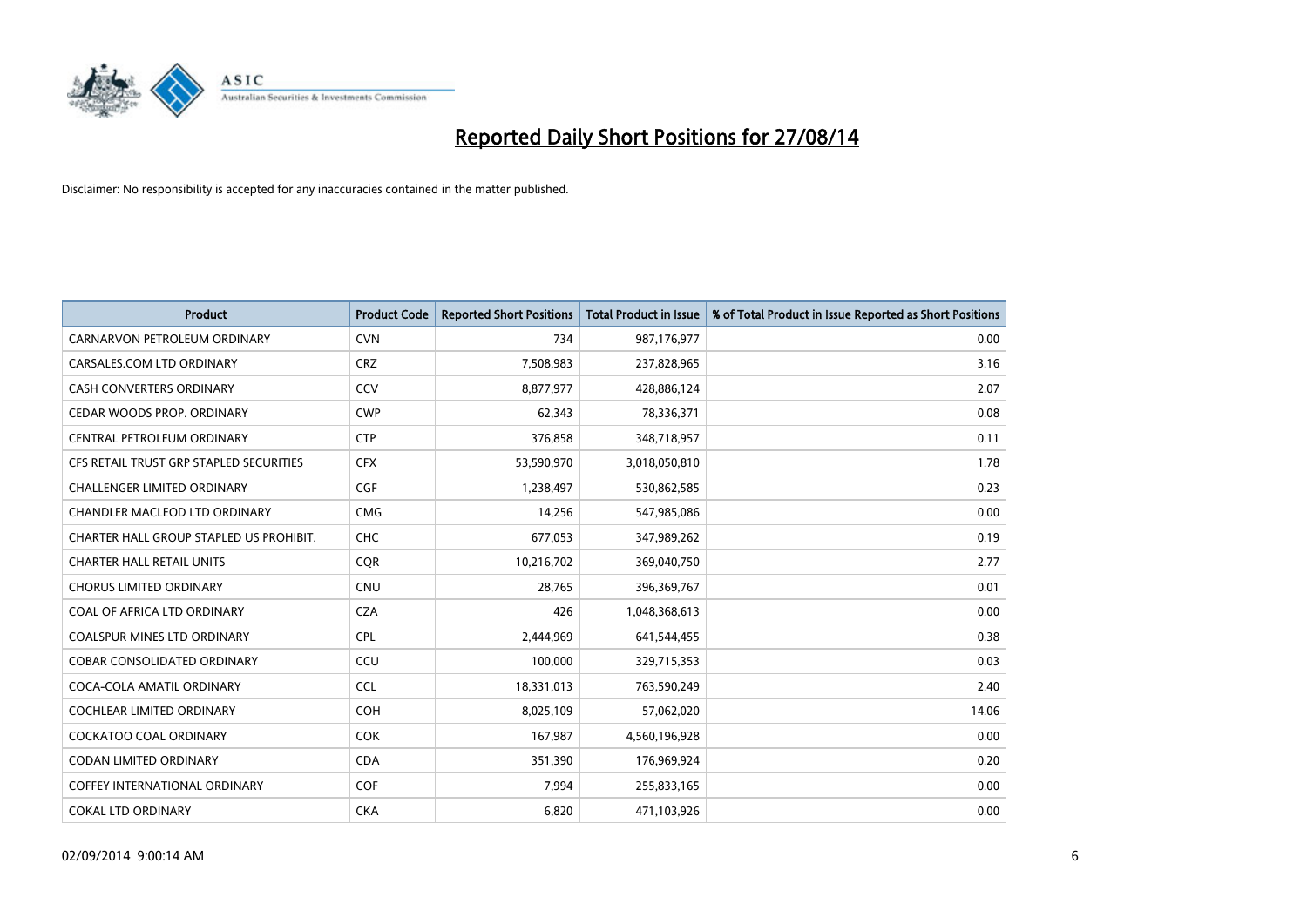

| <b>Product</b>                          | <b>Product Code</b> | <b>Reported Short Positions</b> | <b>Total Product in Issue</b> | % of Total Product in Issue Reported as Short Positions |
|-----------------------------------------|---------------------|---------------------------------|-------------------------------|---------------------------------------------------------|
| <b>COLLECTION HOUSE ORDINARY</b>        | <b>CLH</b>          | 2,237,170                       | 129,717,785                   | 1.72                                                    |
| <b>COLLINS FOODS LTD ORDINARY</b>       | <b>CKF</b>          | 100,000                         | 93,000,003                    | 0.11                                                    |
| COMMONWEALTH BANK, ORDINARY             | <b>CBA</b>          | 13,775,830                      | 1,621,319,194                 | 0.85                                                    |
| <b>COMPASS RESOURCES ORDINARY</b>       | <b>CMR</b>          | 7,472                           | 1,403,744,100                 | 0.00                                                    |
| <b>COMPUTERSHARE LTD ORDINARY</b>       | <b>CPU</b>          | 5,259,790                       | 556,203,079                   | 0.95                                                    |
| <b>COOPER ENERGY LTD ORDINARY</b>       | <b>COE</b>          | 262,722                         | 329,235,509                   | 0.08                                                    |
| <b>CORP TRAVEL LIMITED ORDINARY</b>     | <b>CTD</b>          | 396,970                         | 89,931,376                    | 0.44                                                    |
| COVER-MORE GRP LTD ORDINARY             | <b>CVO</b>          | 5,498,483                       | 317,750,000                   | 1.73                                                    |
| <b>CREDIT CORP GROUP ORDINARY</b>       | <b>CCP</b>          | 289,307                         | 46,131,882                    | 0.63                                                    |
| <b>CROMWELL PROP STAPLED SECURITIES</b> | <b>CMW</b>          | 10,616,481                      | 1,730,065,823                 | 0.61                                                    |
| <b>CROWE HORWATH AUS ORDINARY</b>       | <b>CRH</b>          | 450,842                         | 273,005,429                   | 0.17                                                    |
| <b>CROWN RESORTS LTD ORDINARY</b>       | <b>CWN</b>          | 5,852,991                       | 728,394,185                   | 0.80                                                    |
| <b>CSG LIMITED ORDINARY</b>             | CSV                 | 121,208                         | 279,290,492                   | 0.04                                                    |
| <b>CSL LIMITED ORDINARY</b>             | <b>CSL</b>          | 2,329,740                       | 474,588,196                   | 0.49                                                    |
| <b>CSR LIMITED ORDINARY</b>             | <b>CSR</b>          | 18,001,518                      | 506,000,315                   | 3.56                                                    |
| <b>CUDECO LIMITED ORDINARY</b>          | <b>CDU</b>          | 8,209,079                       | 235,425,143                   | 3.49                                                    |
| DART ENERGY LTD ORDINARY                | <b>DTE</b>          | 600,693                         | 1,108,752,733                 | 0.05                                                    |
| DATA#3 LIMITED ORDINARY                 | DTL                 | 158,128                         | 153,974,950                   | 0.10                                                    |
| DECMIL GROUP LIMITED ORDINARY           | <b>DCG</b>          | 2,604,449                       | 168,657,794                   | 1.54                                                    |
| DEEP YELLOW LIMITED ORDINARY            | <b>DYL</b>          | 947                             | 1,708,965,890                 | 0.00                                                    |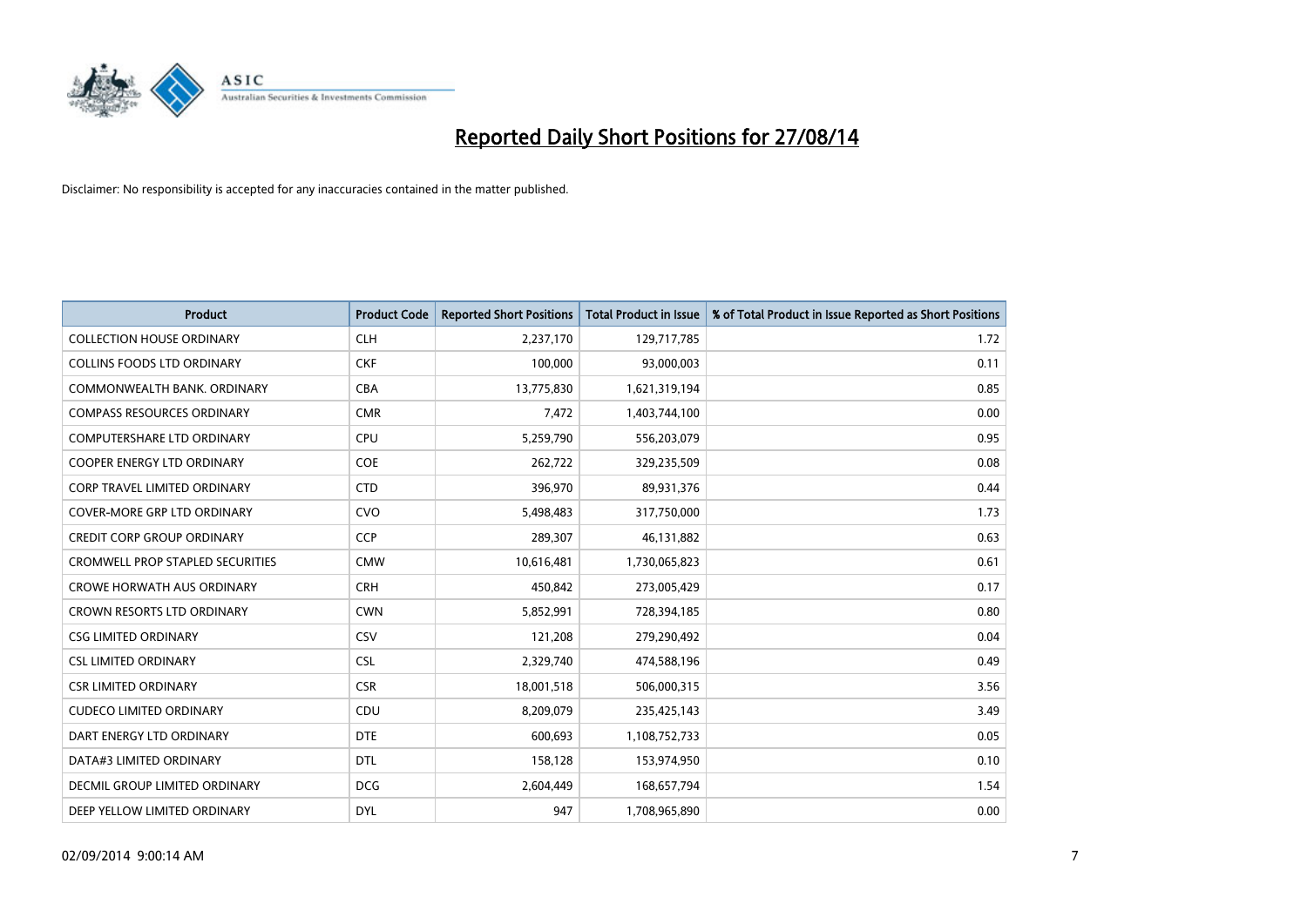

| <b>Product</b>                      | <b>Product Code</b> | <b>Reported Short Positions</b> | <b>Total Product in Issue</b> | % of Total Product in Issue Reported as Short Positions |
|-------------------------------------|---------------------|---------------------------------|-------------------------------|---------------------------------------------------------|
| DEVINE LIMITED ORDINARY             | <b>DVN</b>          | 3,414                           | 158,730,556                   | 0.00                                                    |
| DEXUS PROPERTY GROUP STAPLED UNITS  | <b>DXS</b>          | 24,739,611                      | 5,433,110,810                 | 0.46                                                    |
| DICK SMITH HLDGS ORDINARY           | <b>DSH</b>          | 19,699,255                      | 236,511,364                   | 8.33                                                    |
| DISCOVERY METALS LTD ORDINARY       | <b>DML</b>          | 1,277,631                       | 644,039,581                   | 0.20                                                    |
| DOMINO PIZZA ENTERPR ORDINARY       | <b>DMP</b>          | 1,607,732                       | 85,933,273                    | 1.87                                                    |
| DONACO INTERNATIONAL ORDINARY       | <b>DNA</b>          | 3,372,450                       | 460,454,837                   | 0.73                                                    |
| DORAY MINERALS LTD ORDINARY         | <b>DRM</b>          | 153,451                         | 164,759,256                   | 0.09                                                    |
| DOWNER EDI LIMITED ORDINARY         | <b>DOW</b>          | 20,465,243                      | 435,399,975                   | 4.70                                                    |
| DRILLSEARCH ENERGY ORDINARY         | <b>DLS</b>          | 17,367,682                      | 439,538,216                   | 3.95                                                    |
| DUET GROUP STAPLED US PROHIBIT.     | <b>DUE</b>          | 4,036,643                       | 1,327,719,444                 | 0.30                                                    |
| DUKETON MINING ORDINARY             | <b>DKM</b>          | 3,894                           | 82,524,812                    | 0.00                                                    |
| <b>DULUXGROUP LIMITED ORDINARY</b>  | <b>DLX</b>          | 484,509                         | 383,503,942                   | 0.13                                                    |
| <b>DWS LTD ORDINARY</b>             | <b>DWS</b>          | 195,096                         | 132,362,763                   | 0.15                                                    |
| ECHO ENTERTAINMENT ORDINARY         | EGP                 | 5,138,943                       | 825,672,730                   | 0.62                                                    |
| <b>ELDERS LIMITED ORDINARY</b>      | <b>ELD</b>          | 19,216,729                      | 455,013,329                   | 4.22                                                    |
| ELEMENTAL MINERALS ORDINARY         | <b>ELM</b>          | 94,536                          | 315,663,391                   | 0.03                                                    |
| <b>EMECO HOLDINGS ORDINARY</b>      | <b>EHL</b>          | 7,393,827                       | 599,675,707                   | 1.23                                                    |
| <b>ENDEAVOUR MIN CORP CDI 1:1</b>   | <b>EVR</b>          | 31,265                          | 50,014,634                    | 0.06                                                    |
| <b>ENERGY DEVELOPMENTS ORDINARY</b> | <b>ENE</b>          | 1,055,600                       | 169,673,095                   | 0.62                                                    |
| ENERGY RESOURCES ORDINARY 'A'       | ERA                 | 11,101,815                      | 517,725,062                   | 2.14                                                    |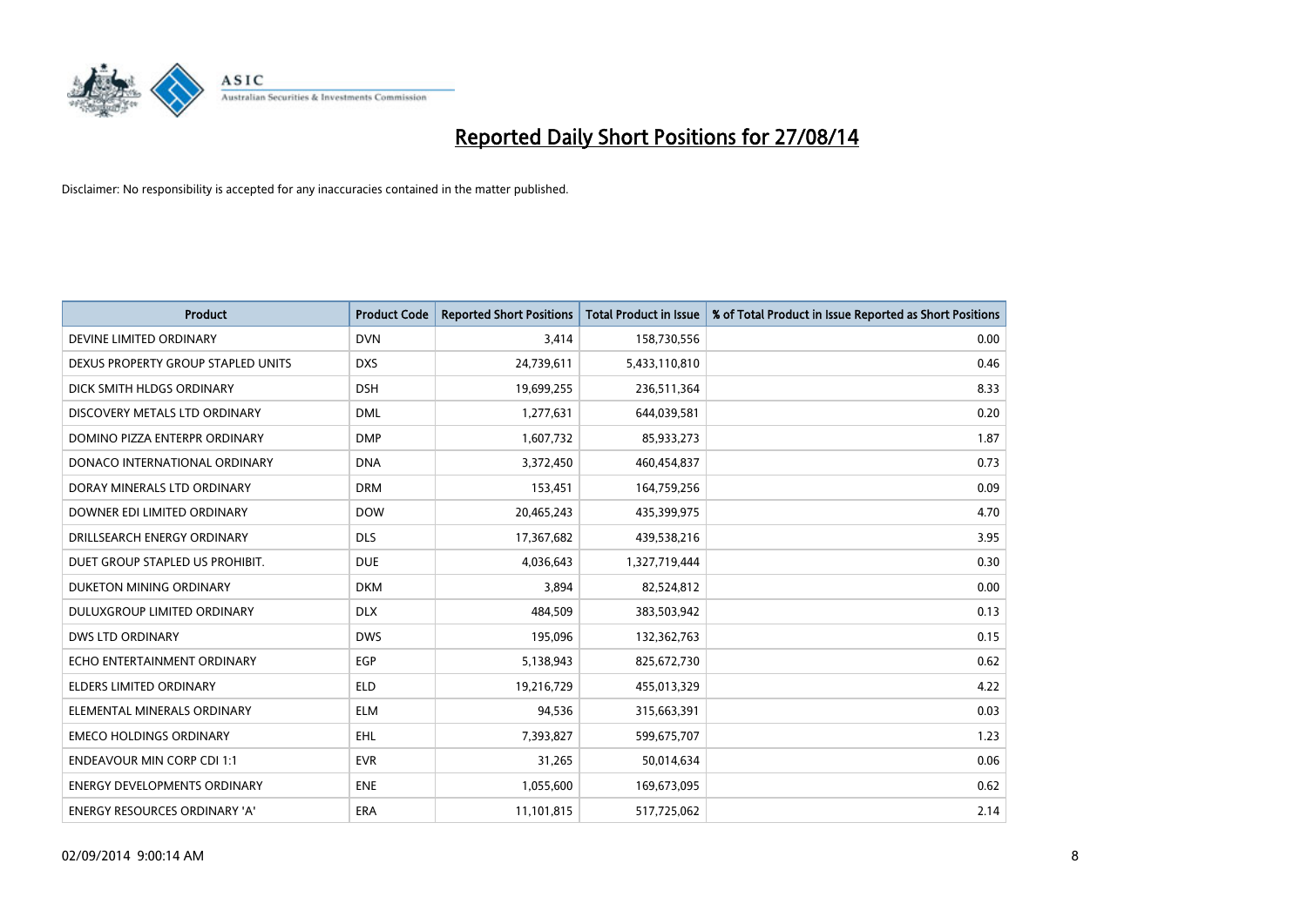

| <b>Product</b>                         | <b>Product Code</b> | <b>Reported Short Positions</b> | <b>Total Product in Issue</b> | % of Total Product in Issue Reported as Short Positions |
|----------------------------------------|---------------------|---------------------------------|-------------------------------|---------------------------------------------------------|
| <b>ENERGY WORLD CORPOR, ORDINARY</b>   | <b>EWC</b>          | 43,960,033                      | 1,734,166,672                 | 2.53                                                    |
| <b>ENVESTRA LIMITED ORDINARY</b>       | <b>ENV</b>          | 38,914                          | 1,796,808,474                 | 0.00                                                    |
| EQUATORIAL RES LTD ORDINARY            | EQX                 | 174                             | 122,185,353                   | 0.00                                                    |
| EQUITY TRUSTEES ORDINARY               | EQT                 | 323,019                         | 19,105,788                    | 1.69                                                    |
| ERM POWER LIMITED ORDINARY             | EPW                 | 344,092                         | 239,269,727                   | 0.14                                                    |
| EVOLUTION MINING LTD ORDINARY          | <b>EVN</b>          | 29,747,617                      | 712,493,836                   | 4.18                                                    |
| FAIRFAX MEDIA LTD ORDINARY             | <b>FXI</b>          | 62,145,057                      | 2,351,955,725                 | 2.64                                                    |
| FANTASTIC HOLDINGS ORDINARY            | <b>FAN</b>          | 42,122                          | 103,068,398                   | 0.04                                                    |
| <b>FAR LTD ORDINARY</b>                | <b>FAR</b>          | 2,671,150                       | 2,699,846,742                 | 0.10                                                    |
| FEDERATION CNTRES ORD/UNIT STAPLED SEC | <b>FDC</b>          | 1,690,399                       | 1,427,641,565                 | 0.12                                                    |
| FINBAR GROUP LIMITED ORDINARY          | <b>FRI</b>          | 1,279                           | 227,018,204                   | 0.00                                                    |
| FISHER & PAYKEL H. ORDINARY            | <b>FPH</b>          | 5,726                           | 555,643,619                   | 0.00                                                    |
| FLEETWOOD CORP ORDINARY                | <b>FWD</b>          | 2,008,886                       | 60,581,211                    | 3.32                                                    |
| FLETCHER BUILDING ORDINARY             | <b>FBU</b>          | 1,057,662                       | 687,854,788                   | 0.15                                                    |
| FLEXIGROUP LIMITED ORDINARY            | <b>FXL</b>          | 5,326,473                       | 304,096,060                   | 1.75                                                    |
| FLIGHT CENTRE TRAVEL ORDINARY          | <b>FLT</b>          | 5,608,473                       | 100,576,977                   | 5.58                                                    |
| FLINDERS MINES LTD ORDINARY            | <b>FMS</b>          | 420,990                         | 2,400,995,602                 | 0.02                                                    |
| <b>FOCUS MINERALS LTD ORDINARY</b>     | <b>FML</b>          | 4,605,219                       | 9,137,375,877                 | 0.05                                                    |
| <b>FOLKESTONE EDU TRUST UNITS</b>      | <b>FET</b>          | 96,869                          | 205,069,661                   | 0.05                                                    |
| FONTERRA SHARE FUND ORDINARY UNITS     | <b>FSF</b>          | 83                              | 109,777,717                   | 0.00                                                    |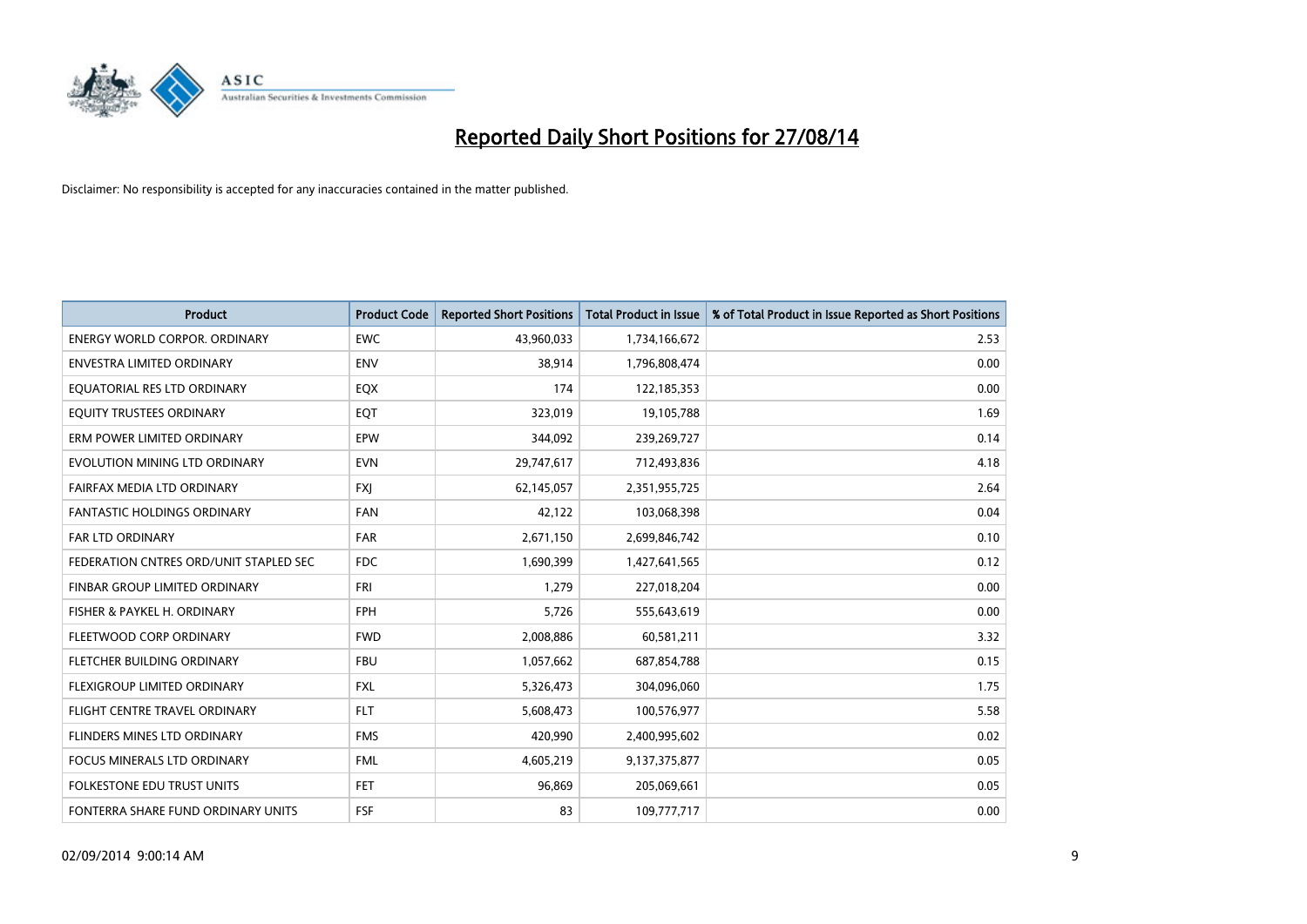

| <b>Product</b>                                   | <b>Product Code</b> | <b>Reported Short Positions</b> | <b>Total Product in Issue</b> | % of Total Product in Issue Reported as Short Positions |
|--------------------------------------------------|---------------------|---------------------------------|-------------------------------|---------------------------------------------------------|
| FORTESCUE METALS GRP ORDINARY                    | <b>FMG</b>          | 236,294,499                     | 3,113,798,151                 | 7.59                                                    |
| <b>G.U.D. HOLDINGS ORDINARY</b>                  | GUD                 | 2,648,641                       | 70,939,492                    | 3.73                                                    |
| <b>G8 EDUCATION LIMITED ORDINARY</b>             | <b>GEM</b>          | 15,725,098                      | 332,073,918                   | 4.74                                                    |
| <b>GBST HOLDINGS., ORDINARY</b>                  | GBT                 | 18.148                          | 66,561,725                    | 0.03                                                    |
| <b>GDI PROPERTY GRP STAPLED SECURITIES</b>       | GDI                 | 119,324                         | 567,575,025                   | 0.02                                                    |
| <b>GENWORTH MORTGAGE ORDINARY</b>                | <b>GMA</b>          | 1,639,489                       | 650,000,000                   | 0.25                                                    |
| <b>GEODYNAMICS LIMITED ORDINARY</b>              | GDY                 | 819                             | 435,880,130                   | 0.00                                                    |
| <b>GINDALBIE METALS LTD ORDINARY</b>             | GBG                 | 34,836,553                      | 1,495,306,811                 | 2.33                                                    |
| <b>GOLD ROAD RES LTD ORDINARY</b>                | <b>GOR</b>          | 2,396,144                       | 515,419,042                   | 0.46                                                    |
| <b>GOODMAN FIELDER, ORDINARY</b>                 | GFF                 | 8,456,932                       | 1,955,559,207                 | 0.43                                                    |
| <b>GOODMAN GROUP STAPLED</b>                     | <b>GMG</b>          | 9,058,129                       | 1,727,685,976                 | 0.52                                                    |
| <b>GPT GROUP STAPLED SEC.</b>                    | <b>GPT</b>          | 4,388,863                       | 1,685,460,955                 | 0.26                                                    |
| <b>GRAINCORP LIMITED A CLASS ORDINARY</b>        | <b>GNC</b>          | 11,928,421                      | 228,855,628                   | 5.21                                                    |
| <b>GRANGE RESOURCES, ORDINARY</b>                | <b>GRR</b>          | 5,805,240                       | 1,157,097,869                 | 0.50                                                    |
| <b>GREENCROSS LIMITED ORDINARY</b>               | GXL                 | 2,538,260                       | 110,654,390                   | 2.29                                                    |
| <b>GREENLAND MIN EN LTD ORDINARY</b>             | GGG                 | 996,521                         | 668,464,377                   | 0.15                                                    |
| <b>GREENLAND MIN EN LTD RIGHTS 26-JUN-14</b>     | GGGR                | 3,842                           | 88,685,050                    | 0.00                                                    |
| <b>GROWTHPOINT PROPERTY ORD/UNIT STAPLED SEC</b> | GOZ                 | 86.854                          | 540,115,360                   | 0.02                                                    |
| <b>GRYPHON MINERALS LTD ORDINARY</b>             | <b>GRY</b>          | 4,378,086                       | 401,115,935                   | 1.09                                                    |
| <b>GUILDFORD COAL LTD ORDINARY</b>               | <b>GUF</b>          | 552,501                         | 845,190,354                   | 0.07                                                    |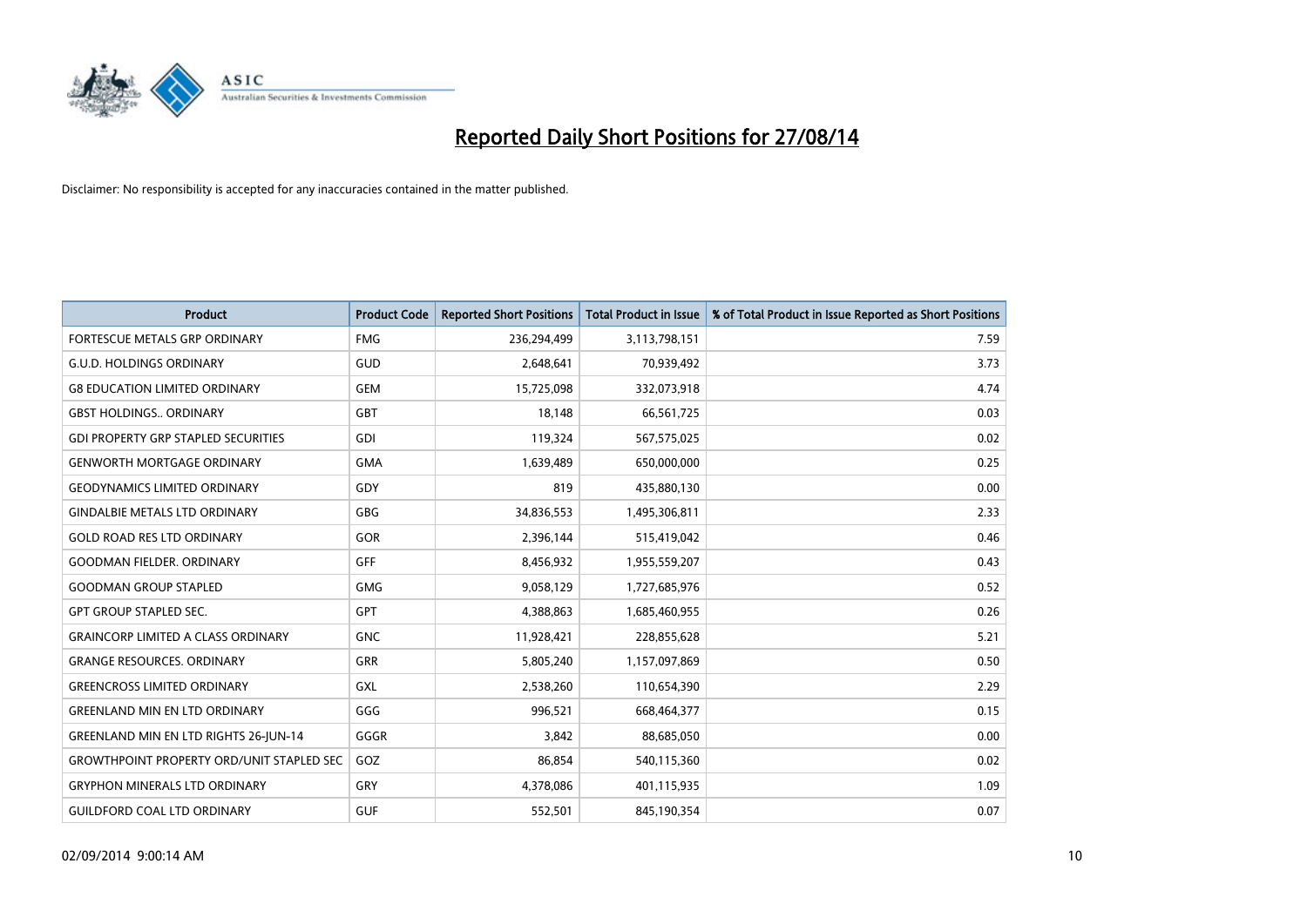

| <b>Product</b>                      | <b>Product Code</b> | <b>Reported Short Positions</b> | <b>Total Product in Issue</b> | % of Total Product in Issue Reported as Short Positions |
|-------------------------------------|---------------------|---------------------------------|-------------------------------|---------------------------------------------------------|
| <b>GWA GROUP LTD ORDINARY</b>       | <b>GWA</b>          | 15,809,637                      | 306,533,770                   | 5.16                                                    |
| HANSEN TECHNOLOGIES ORDINARY        | <b>HSN</b>          | 5,000                           | 162,194,642                   | 0.00                                                    |
| HARVEY NORMAN ORDINARY              | <b>HVN</b>          | 45,150,637                      | 1,062,316,784                 | 4.25                                                    |
| HEALTHSCOPE LIMITED. ORDINARY       | <b>HSO</b>          | 250,000                         | 1,732,094,838                 | 0.01                                                    |
| <b>HENDERSON GROUP CDI 1:1</b>      | <b>HGG</b>          | 4,025,364                       | 664,599,011                   | 0.61                                                    |
| <b>HERON RESOURCES ORDINARY</b>     | <b>HRR</b>          | 171,673                         | 360,877,723                   | 0.05                                                    |
| HFA HOLDINGS LIMITED ORDINARY       | <b>HFA</b>          | 3.809                           | 162,147,897                   | 0.00                                                    |
| <b>HIGHFIELD RES LTD ORDINARY</b>   | <b>HFR</b>          | 50,000                          | 155,825,003                   | 0.03                                                    |
| HILLS LTD ORDINARY                  | <b>HIL</b>          | 81,719                          | 234,192,711                   | 0.03                                                    |
| HORIZON OIL LIMITED ORDINARY        | <b>HZN</b>          | 30,517,637                      | 1,301,981,265                 | 2.34                                                    |
| <b>HOTEL PROPERTY STAPLED</b>       | <b>HPI</b>          | 11,250                          | 132,870,000                   | 0.01                                                    |
| <b>ICAR ASIA LTD ORDINARY</b>       | ICQ                 | 74,779                          | 122,502,174                   | 0.06                                                    |
| <b>ICON ENERGY LIMITED ORDINARY</b> | <b>ICN</b>          | 806,640                         | 615,774,351                   | 0.13                                                    |
| <b>IINET LIMITED ORDINARY</b>       | <b>IIN</b>          | 7,739,052                       | 161,238,847                   | 4.80                                                    |
| ILUKA RESOURCES ORDINARY            | ILU                 | 41,970,637                      | 418,700,517                   | 10.02                                                   |
| <b>IMDEX LIMITED ORDINARY</b>       | <b>IMD</b>          | 2,354,505                       | 212,110,368                   | 1.11                                                    |
| <b>IMX RESOURCES LTD ORDINARY</b>   | <b>IXR</b>          | $\mathbf{1}$                    | 451,497,138                   | 0.00                                                    |
| <b>INCITEC PIVOT ORDINARY</b>       | IPL                 | 41,268,771                      | 1,654,998,197                 | 2.49                                                    |
| <b>INDEPENDENCE GROUP ORDINARY</b>  | <b>IGO</b>          | 194,673                         | 234,256,573                   | 0.08                                                    |
| <b>INDOPHIL RESOURCES ORDINARY</b>  | <b>IRN</b>          | 1,884,678                       | 1,203,146,194                 | 0.16                                                    |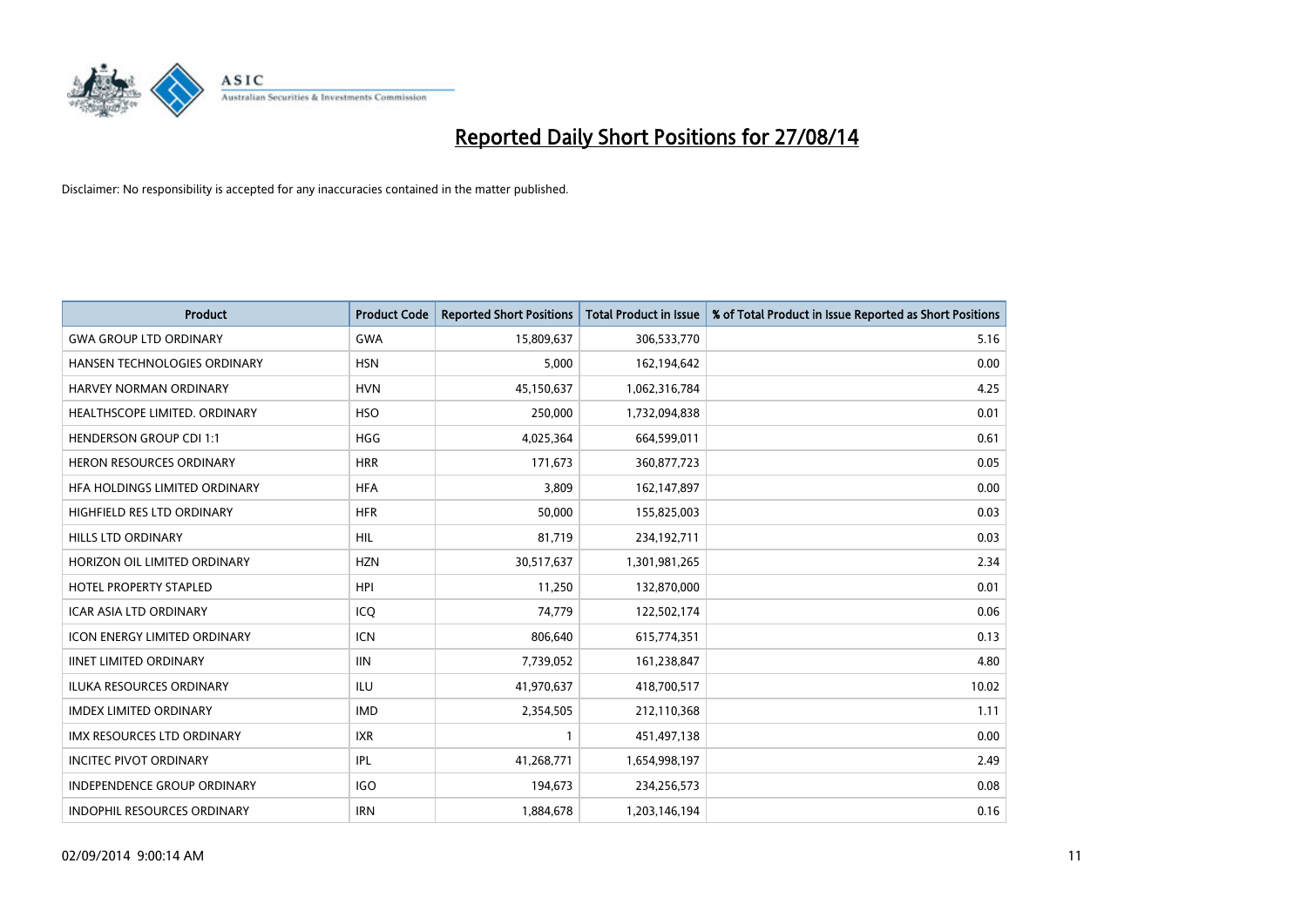

| <b>Product</b>                                | <b>Product Code</b> | <b>Reported Short Positions</b> | <b>Total Product in Issue</b> | % of Total Product in Issue Reported as Short Positions |
|-----------------------------------------------|---------------------|---------------------------------|-------------------------------|---------------------------------------------------------|
| <b>INDUSTRIA REIT STAPLED</b>                 | <b>IDR</b>          | 8,642                           | 125,000,001                   | 0.01                                                    |
| INFIGEN ENERGY STAPLED SECURITIES             | <b>IFN</b>          | 2,438,972                       | 764,993,434                   | 0.32                                                    |
| INGENIA GROUP STAPLED SECURITIES              | <b>INA</b>          | 1,775,667                       | 678,058,232                   | 0.26                                                    |
| <b>INSURANCE AUSTRALIA ORDINARY</b>           | IAG                 | 10,328,421                      | 2,341,618,048                 | 0.44                                                    |
| <b>INTREPID MINES ORDINARY</b>                | IAU                 | 3,006,780                       | 557,500,888                   | 0.54                                                    |
| <b>INVESTA OFFICE FUND STAPLED SECURITIES</b> | <b>IOF</b>          | 726,051                         | 614,047,458                   | 0.12                                                    |
| <b>INVOCARE LIMITED ORDINARY</b>              | <b>IVC</b>          | 5,406,072                       | 110,030,298                   | 4.91                                                    |
| <b>IOOF HOLDINGS LTD ORDINARY</b>             | <b>IFL</b>          | 5,342,062                       | 300,133,752                   | 1.78                                                    |
| <b>IPROPERTY GROUP LTD ORDINARY</b>           | <b>IPP</b>          | 2,510,067                       | 181,703,204                   | 1.38                                                    |
| <b>IRESS LIMITED ORDINARY</b>                 | <b>IRE</b>          | 5,794,126                       | 159,097,319                   | 3.64                                                    |
| <b>IRON ORE HOLDINGS ORDINARY</b>             | <b>IOH</b>          | 16,649                          | 161,174,005                   | 0.01                                                    |
| <b>ISELECT LTD ORDINARY</b>                   | <b>ISU</b>          | 885,917                         | 260,889,894                   | 0.34                                                    |
| <b>ISENTIA GROUP LTD ORDINARY</b>             | <b>ISD</b>          | 19,056                          | 200,000,001                   | 0.01                                                    |
| JAMES HARDIE INDUST CHESS DEPOSITARY INT      | <b>JHX</b>          | 4,802,436                       | 444,875,263                   | 1.08                                                    |
| <b>JAPARA HEALTHCARE LT ORDINARY</b>          | <b>IHC</b>          | 3,947,237                       | 262,500,000                   | 1.50                                                    |
| <b>JB HI-FI LIMITED ORDINARY</b>              | <b>IBH</b>          | 11,810,610                      | 98,950,143                    | 11.94                                                   |
| KAGARA LTD ORDINARY                           | KZL                 | 34,720                          | 798,953,117                   | 0.00                                                    |
| KAROON GAS AUSTRALIA ORDINARY                 | <b>KAR</b>          | 20,108,177                      | 255,841,581                   | 7.86                                                    |
| KATHMANDU HOLD LTD ORDINARY                   | <b>KMD</b>          | 1,941,319                       | 200,633,469                   | 0.97                                                    |
| <b>KBL MINING LIMITED ORDINARY</b>            | <b>KBL</b>          | 1,820                           | 393,535,629                   | 0.00                                                    |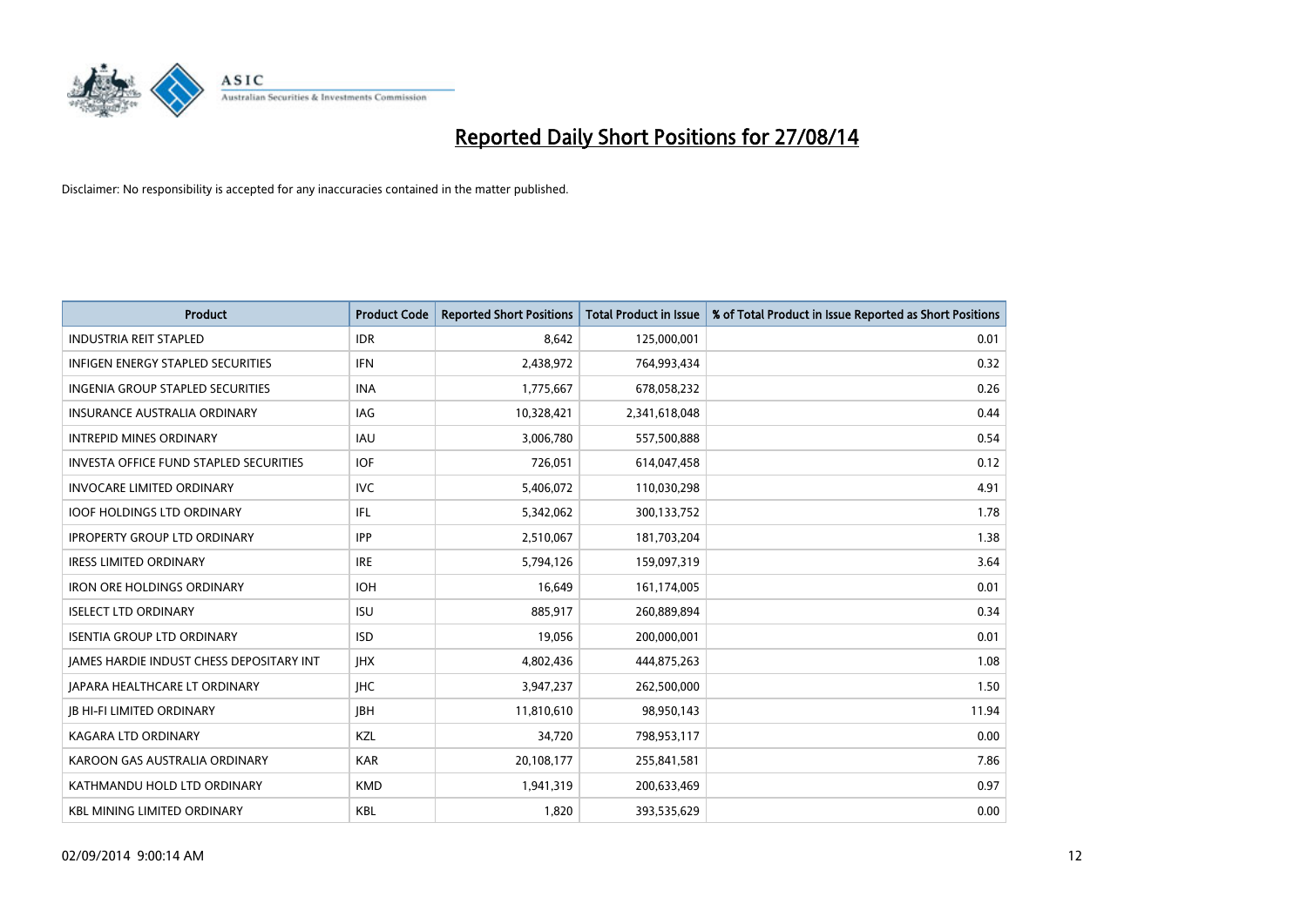

| <b>Product</b>                        | <b>Product Code</b> | <b>Reported Short Positions</b> | <b>Total Product in Issue</b> | % of Total Product in Issue Reported as Short Positions |
|---------------------------------------|---------------------|---------------------------------|-------------------------------|---------------------------------------------------------|
| KINGSGATE CONSOLID. ORDINARY          | <b>KCN</b>          | 10,382,375                      | 223,584,937                   | 4.64                                                    |
| KINGSROSE MINING LTD ORDINARY         | <b>KRM</b>          | 464,623                         | 358,611,493                   | 0.13                                                    |
| <b>KOGI IRON LTD ORDINARY</b>         | <b>KFE</b>          | 899,598                         | 376,669,836                   | 0.24                                                    |
| LEIGHTON HOLDINGS ORDINARY            | LEI                 | 5,319,383                       | 338,503,563                   | 1.57                                                    |
| LEND LEASE GROUP UNIT/ORD STAPLED     | LLC                 | 1,304,553                       | 577,475,833                   | 0.23                                                    |
| LIFESTYLE COMMUNIT, ORDINARY          | <b>LIC</b>          | 4,000                           | 99,970,131                    | 0.00                                                    |
| LIQUEFIED NATURAL ORDINARY            | <b>LNG</b>          | 2,757,573                       | 461,402,201                   | 0.60                                                    |
| LONESTAR RESO LTD ORDINARY            | <b>LNR</b>          | 948,407                         | 752,187,211                   | 0.13                                                    |
| LYNAS CORPORATION ORDINARY            | <b>LYC</b>          | 130,188,049                     | 2,333,801,566                 | 5.58                                                    |
| <b>M2 GRP LTD ORDINARY</b>            | <b>MTU</b>          | 11,338,520                      | 180,491,516                   | 6.28                                                    |
| <b>MACA LIMITED ORDINARY</b>          | <b>MLD</b>          | 681,752                         | 202,676,373                   | 0.34                                                    |
| MACMAHON HOLDINGS ORDINARY            | MAH                 | 1,735,397                       | 1,261,699,966                 | 0.14                                                    |
| MACO ATLAS ROADS GRP ORDINARY STAPLED | <b>MOA</b>          | 3,222,704                       | 505,692,079                   | 0.64                                                    |
| MACQUARIE GROUP LTD ORDINARY          | <b>MQG</b>          | 1,345,128                       | 321,202,994                   | 0.42                                                    |
| MAGELLAN FIN GRP LTD ORDINARY         | <b>MFG</b>          | 4,054,526                       | 158,842,157                   | 2.55                                                    |
| MAGELLAN FLAGSHIP ORDINARY            | <b>MFF</b>          | 81,816                          | 355,444,200                   | 0.02                                                    |
| <b>MATRIX C &amp; E LTD ORDINARY</b>  | <b>MCE</b>          | 2,668,305                       | 94,555,428                    | 2.82                                                    |
| MAVERICK DRILLING ORDINARY            | <b>MAD</b>          | 6,049,158                       | 533,885,763                   | 1.13                                                    |
| <b>MAXITRANS INDUSTRIES ORDINARY</b>  | <b>MXI</b>          | 178,744                         | 185,075,653                   | 0.10                                                    |
| MAYNE PHARMA LTD ORDINARY             | <b>MYX</b>          | 5,251,626                       | 586,651,477                   | 0.90                                                    |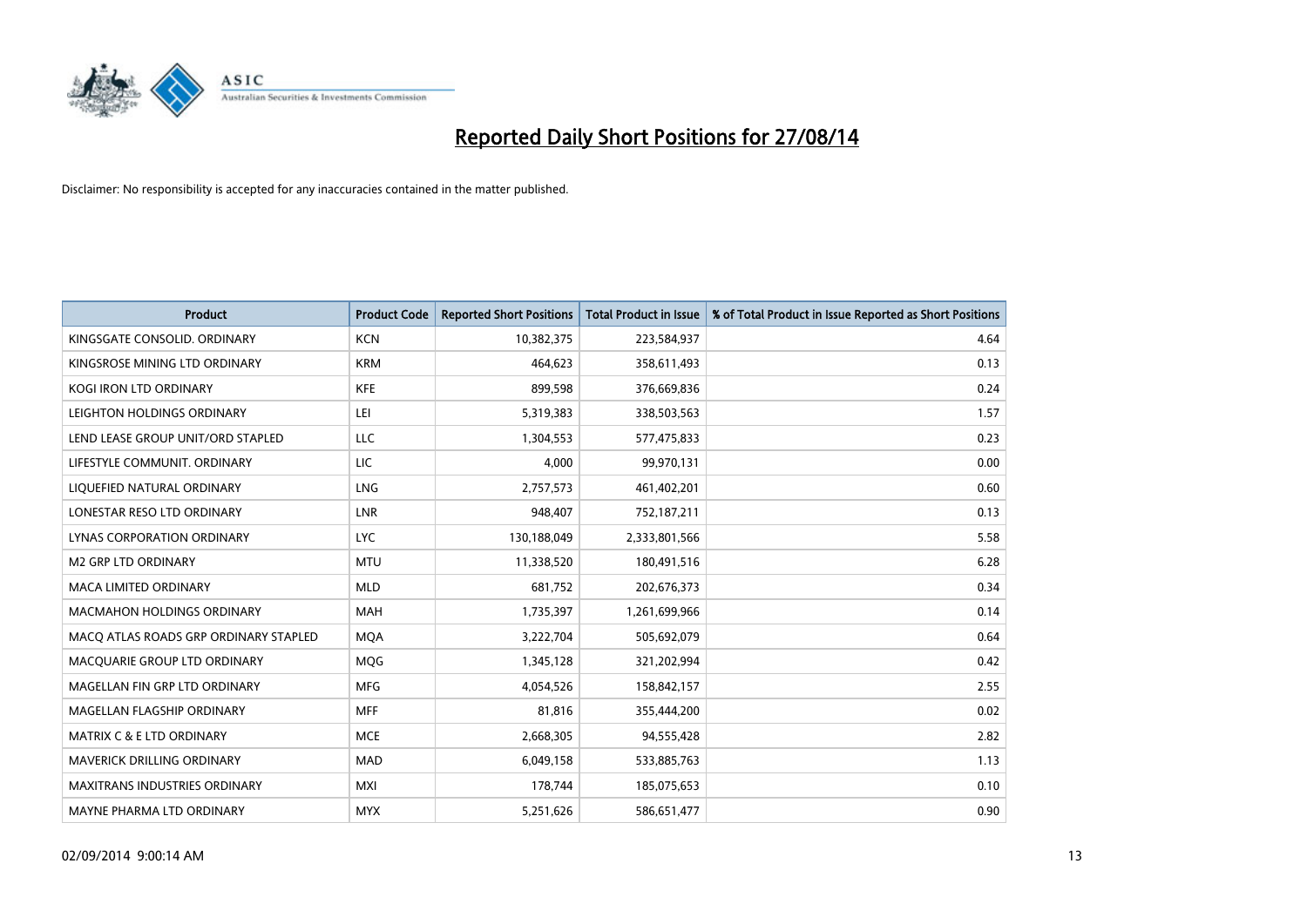

| <b>Product</b>                  | <b>Product Code</b> | <b>Reported Short Positions</b> | <b>Total Product in Issue</b> | % of Total Product in Issue Reported as Short Positions |
|---------------------------------|---------------------|---------------------------------|-------------------------------|---------------------------------------------------------|
| MCMILLAN SHAKESPEARE ORDINARY   | <b>MMS</b>          | 1,035,639                       | 74,523,965                    | 1.39                                                    |
| MCPHERSON'S LTD ORDINARY        | <b>MCP</b>          | 37,390                          | 95,434,645                    | 0.04                                                    |
| MEDUSA MINING LTD ORDINARY      | <b>MML</b>          | 6,852,171                       | 207,794,301                   | 3.30                                                    |
| MELBOURNE IT LIMITED ORDINARY   | <b>MLB</b>          | 11,022                          | 92,944,392                    | 0.01                                                    |
| <b>MERMAID MARINE ORDINARY</b>  | <b>MRM</b>          | 11,459,762                      | 366,766,098                   | 3.12                                                    |
| MESOBLAST LIMITED ORDINARY      | <b>MSB</b>          | 20,539,718                      | 321,640,094                   | 6.39                                                    |
| METALS X LIMITED ORDINARY       | <b>MLX</b>          | 1,129,175                       | 1,655,826,110                 | 0.07                                                    |
| METCASH LIMITED ORDINARY        | <b>MTS</b>          | 119,610,890                     | 903,309,574                   | 13.24                                                   |
| MIGHTY RIVER POWER ORDINARY     | <b>MYT</b>          | 3,806,804                       | 1,400,012,517                 | 0.27                                                    |
| MINCOR RESOURCES NL ORDINARY    | <b>MCR</b>          | 1,008,096                       | 188,208,274                   | 0.54                                                    |
| MINERAL DEPOSITS ORDINARY       | <b>MDL</b>          | 849,148                         | 103,538,786                   | 0.82                                                    |
| MINERAL RESOURCES, ORDINARY     | <b>MIN</b>          | 14,691,915                      | 186,556,246                   | 7.88                                                    |
| MINT WIRELESS ORDINARY          | <b>MNW</b>          | 1,853,004                       | 470,372,395                   | 0.39                                                    |
| MIRABELA NICKEL LTD ORDINARY    | <b>MBN</b>          | 10                              | 929,710,216                   | 0.00                                                    |
| MIRVAC GROUP STAPLED SECURITIES | <b>MGR</b>          | 2,821,052                       | 3,692,279,772                 | 0.08                                                    |
| MOBILE EMBRACE LTD ORDINARY     | <b>MBE</b>          | 28,000                          | 375,710,098                   | 0.01                                                    |
| MOLOPO ENERGY LTD ORDINARY      | <b>MPO</b>          | 11,118                          | 248,705,730                   | 0.00                                                    |
| MONADELPHOUS GROUP ORDINARY     | <b>MND</b>          | 7,241,626                       | 92,679,570                    | 7.81                                                    |
| MONASH IVF GROUP LTD ORDINARY   | <b>MVF</b>          | 50,054                          | 231,081,089                   | 0.02                                                    |
| MORTGAGE CHOICE LTD ORDINARY    | <b>MOC</b>          | 212,471                         | 123,879,296                   | 0.17                                                    |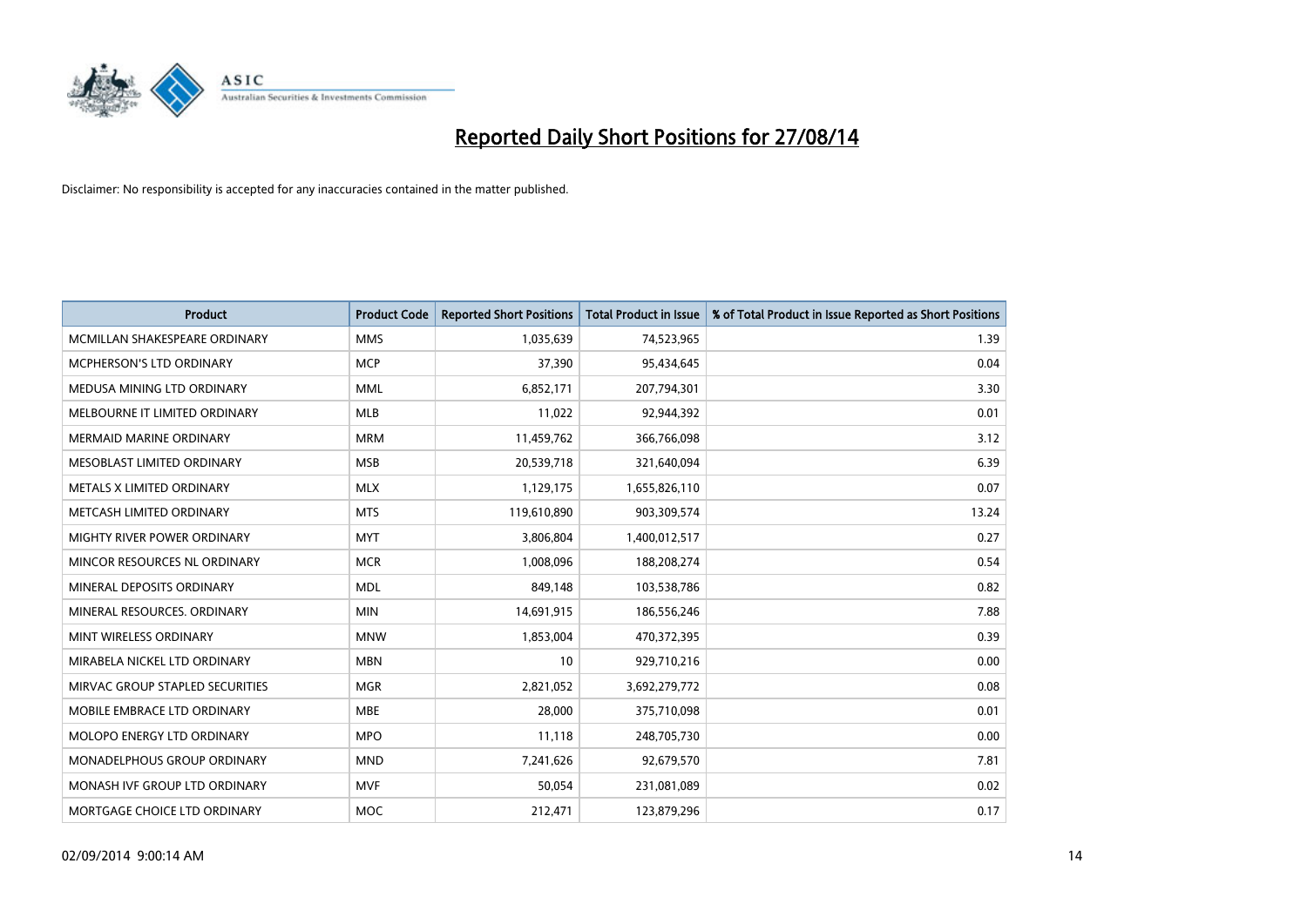

| <b>Product</b>                    | <b>Product Code</b> | <b>Reported Short Positions</b> | <b>Total Product in Issue</b> | % of Total Product in Issue Reported as Short Positions |
|-----------------------------------|---------------------|---------------------------------|-------------------------------|---------------------------------------------------------|
| <b>MOUNT GIBSON IRON ORDINARY</b> | MGX                 | 18,135,964                      | 1,090,805,085                 | 1.66                                                    |
| MULTIPLEX SITES SITES             | <b>MXUPA</b>        | 2,062                           | 4,500,000                     | 0.05                                                    |
| MYER HOLDINGS LTD ORDINARY        | <b>MYR</b>          | 75,101,574                      | 585,684,551                   | 12.82                                                   |
| <b>MYSTATE LIMITED ORDINARY</b>   | <b>MYS</b>          | 72,465                          | 87,261,995                    | 0.08                                                    |
| NANOSONICS LIMITED ORDINARY       | <b>NAN</b>          | 1,683,394                       | 264,157,826                   | 0.64                                                    |
| NATIONAL AUST, BANK ORDINARY      | <b>NAB</b>          | 7,834,343                       | 2,365,771,681                 | 0.33                                                    |
| NATIONAL STORAGE STAPLED          | <b>NSR</b>          | 3,905,522                       | 244,897,096                   | 1.59                                                    |
| NAVITAS LIMITED ORDINARY          | <b>NVT</b>          | 4,285,542                       | 375,712,581                   | 1.14                                                    |
| NEARMAP LTD ORDINARY              | <b>NEA</b>          | 722,750                         | 337,946,101                   | 0.21                                                    |
| NEON ENERGY LIMITED ORDINARY      | <b>NEN</b>          | 140,474                         | 553,037,848                   | 0.03                                                    |
| NEW HOPE CORPORATION ORDINARY     | <b>NHC</b>          | 2,157,404                       | 830,999,449                   | 0.26                                                    |
| NEWCREST MINING ORDINARY          | <b>NCM</b>          | 12,382,890                      | 766,510,971                   | 1.62                                                    |
| NEWS CORP A NON-VOTING CDI        | <b>NWSLV</b>        | 399,322                         | 2,976,217                     | 13.42                                                   |
| NEWS CORP B VOTING CDI            | <b>NWS</b>          | 2,413,363                       | 21,792,806                    | 11.07                                                   |
| NEWSAT LIMITED ORDINARY           | <b>NWT</b>          | 7,886,613                       | 613,199,841                   | 1.29                                                    |
| NEXTDC LIMITED ORDINARY           | <b>NXT</b>          | 19,200,142                      | 193,154,486                   | 9.94                                                    |
| NEXUS ENERGY LIMITED ORDINARY     | <b>NXS</b>          | 83,983                          | 1,330,219,459                 | 0.01                                                    |
| NIB HOLDINGS LIMITED ORDINARY     | <b>NHF</b>          | 2,046,037                       | 439,004,182                   | 0.47                                                    |
| NIDO PETROLEUM ORDINARY           | <b>NDO</b>          | 42,480                          | 2,188,266,468                 | 0.00                                                    |
| NINE ENTERTAINMENT ORDINARY       | <b>NEC</b>          | 9,703,130                       | 940,295,023                   | 1.03                                                    |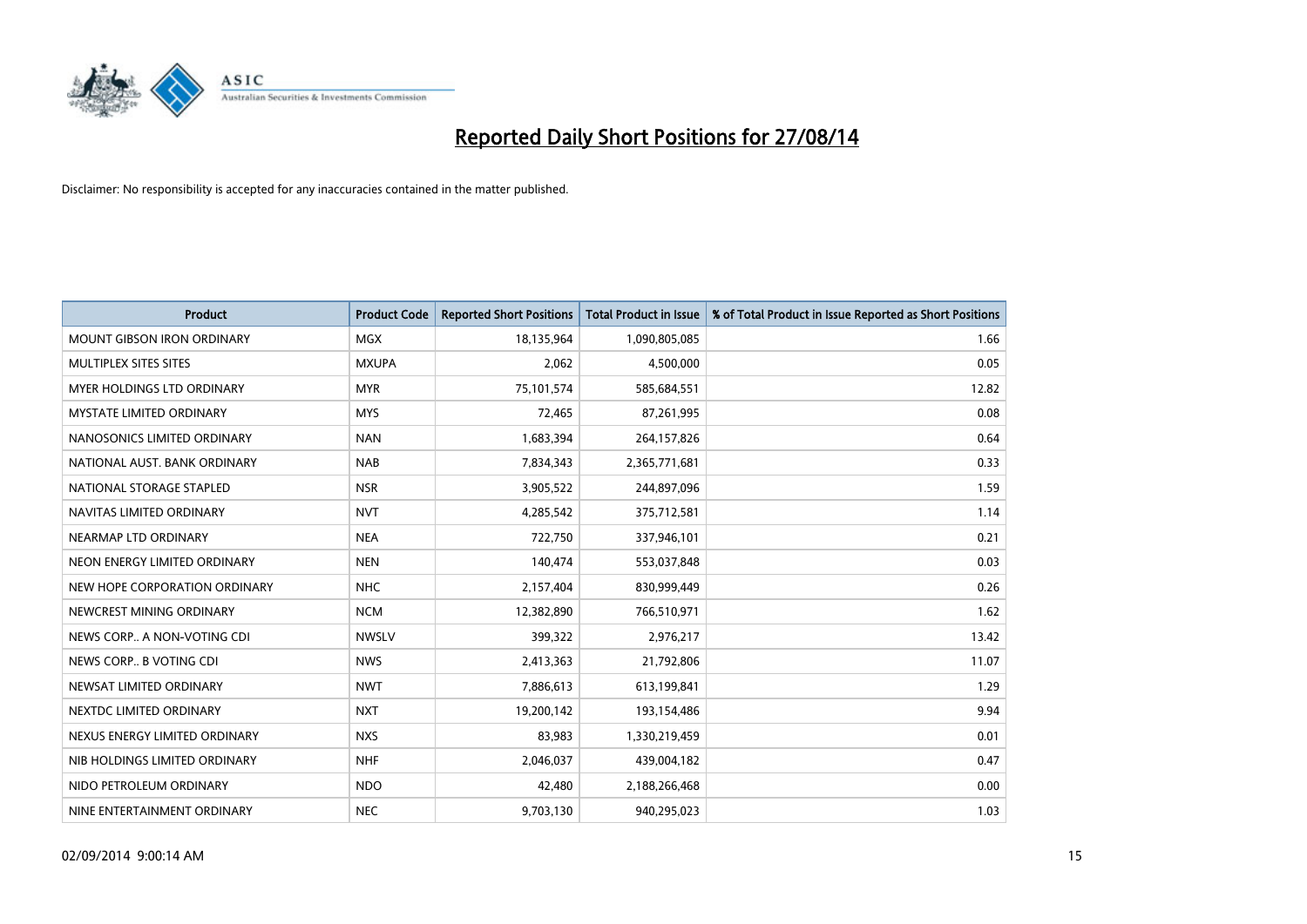

| <b>Product</b>                        | <b>Product Code</b> | <b>Reported Short Positions</b> | <b>Total Product in Issue</b> | % of Total Product in Issue Reported as Short Positions |
|---------------------------------------|---------------------|---------------------------------|-------------------------------|---------------------------------------------------------|
| NOBLE MINERAL RES ORDINARY            | <b>NMG</b>          | 2,365,726                       | 666,397,952                   | 0.36                                                    |
| NORTHERN IRON LTD ORDINARY            | <b>NFE</b>          | 11,392                          | 484,405,314                   | 0.00                                                    |
| NORTHERN STAR ORDINARY                | <b>NST</b>          | 9,579,401                       | 587,429,659                   | 1.63                                                    |
| NRW HOLDINGS LIMITED ORDINARY         | <b>NWH</b>          | 11,362,029                      | 278,888,011                   | 4.07                                                    |
| NUFARM LIMITED ORDINARY               | <b>NUF</b>          | 18,319,744                      | 264,021,627                   | 6.94                                                    |
| NUPLEX INDUSTRIES ORDINARY            | <b>NPX</b>          | 1,000                           | 198,125,827                   | 0.00                                                    |
| OCEANAGOLD CORP. CHESS DEPOSITARY INT | <b>OGC</b>          | 1,588,343                       | 301,420,186                   | 0.53                                                    |
| OIL SEARCH LTD ORDINARY               | OSH                 | 4,457,968                       | 1,519,022,225                 | 0.29                                                    |
| OM HOLDINGS LIMITED ORDINARY          | <b>OMH</b>          | 237,928                         | 733,423,337                   | 0.03                                                    |
| ORICA LIMITED ORDINARY                | ORI                 | 13,135,075                      | 372,743,291                   | 3.52                                                    |
| ORIGIN ENERGY ORDINARY                | <b>ORG</b>          | 9,976,244                       | 1,103,646,907                 | 0.90                                                    |
| OROCOBRE LIMITED ORDINARY             | <b>ORE</b>          | 2,183,076                       | 132,041,911                   | 1.65                                                    |
| ORORA LIMITED ORDINARY                | <b>ORA</b>          | 3,199,978                       | 1,206,684,923                 | 0.27                                                    |
| OROTONGROUP LIMITED ORDINARY          | ORL                 | 412,927                         | 40,880,902                    | 1.01                                                    |
| <b>OZ MINERALS ORDINARY</b>           | OZL                 | 17,209,061                      | 303,470,022                   | 5.67                                                    |
| OZFOREX GROUP LTD ORDINARY            | <b>OFX</b>          | 9,777,712                       | 240,000,000                   | 4.07                                                    |
| PACIFIC BRANDS ORDINARY               | PBG                 | 24,880,430                      | 917,226,291                   | 2.71                                                    |
| PACT GROUP HLDGS LTD ORDINARY         | PGH                 | 2,266,579                       | 294,097,961                   | 0.77                                                    |
| PALADIN ENERGY LTD ORDINARY           | <b>PDN</b>          | 99,860,676                      | 964, 367, 284                 | 10.36                                                   |
| PANAUST LIMITED ORDINARY              | <b>PNA</b>          | 264,969                         | 635,580,654                   | 0.04                                                    |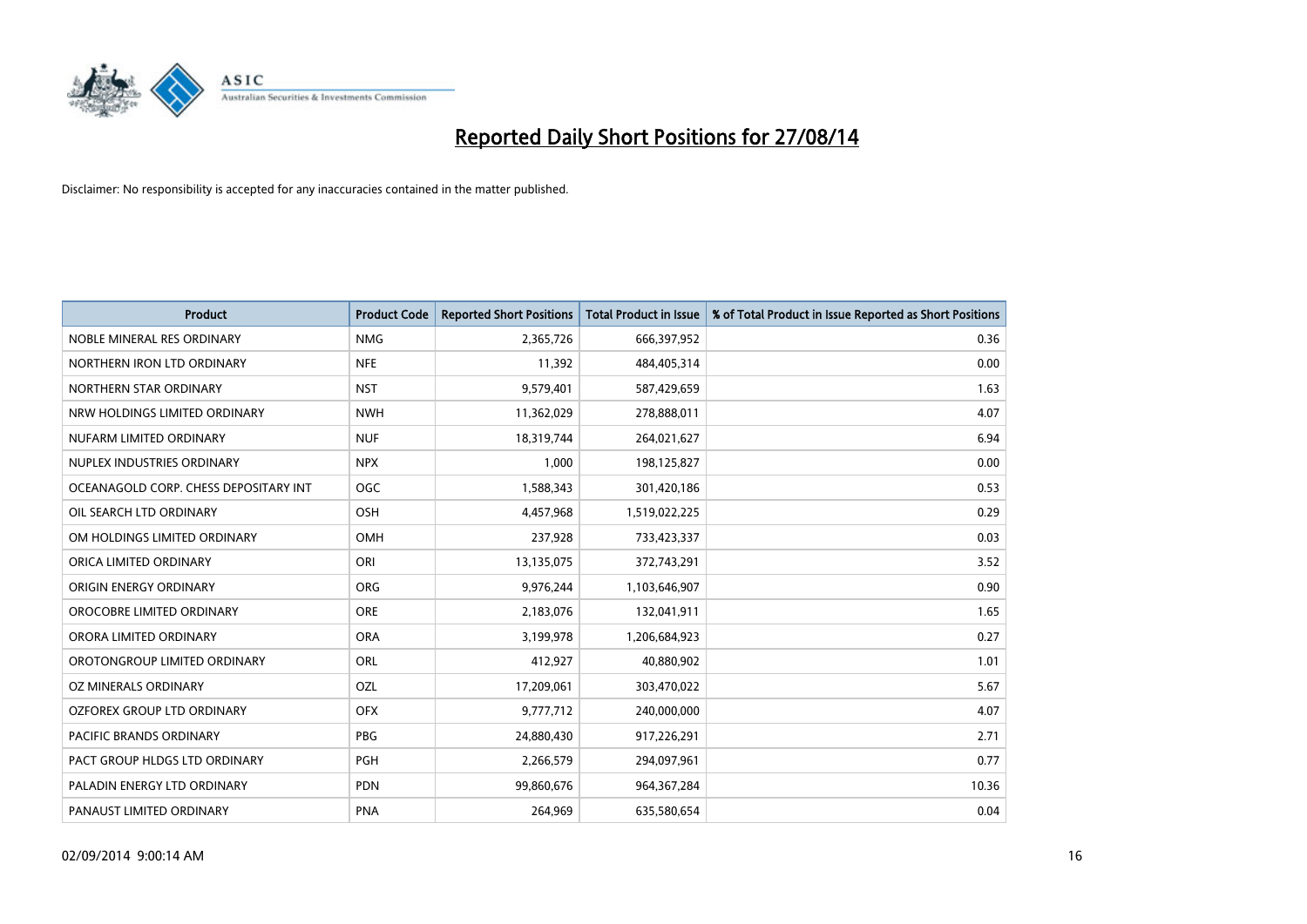

| <b>Product</b>               | <b>Product Code</b> | <b>Reported Short Positions</b> | <b>Total Product in Issue</b> | % of Total Product in Issue Reported as Short Positions |
|------------------------------|---------------------|---------------------------------|-------------------------------|---------------------------------------------------------|
| PANORAMIC RESOURCES ORDINARY | PAN                 | 193,985                         | 322,275,824                   | 0.06                                                    |
| PANTERRA GOLD LTD ORDINARY   | PGI                 |                                 | 822,241,166                   | 0.00                                                    |
| PAPERLINX LIMITED ORDINARY   | <b>PPX</b>          | 44,675                          | 665,181,261                   | 0.01                                                    |
| PAPILLON RES LTD ORDINARY    | <b>PIR</b>          | 6,564,138                       | 352,044,210                   | 1.86                                                    |
| PATTIES FOODS LTD ORDINARY   | PFL                 | 8,366                           | 139,144,338                   | 0.01                                                    |
| PEET LIMITED ORDINARY        | <b>PPC</b>          | 66,990                          | 433,389,348                   | 0.02                                                    |
| PENTAL LTD ORDINARY          | <b>PTL</b>          | 500,000                         | 1,814,138,699                 | 0.03                                                    |
| PERPETUAL LIMITED ORDINARY   | PPT                 | 985,448                         | 46,574,426                    | 2.12                                                    |
| PERSEUS MINING LTD ORDINARY  | PRU                 | 15,737,331                      | 526,656,401                   | 2.99                                                    |
| PHARMAXIS LTD ORDINARY       | <b>PXS</b>          | 86,796                          | 309,514,849                   | 0.03                                                    |
| PHOSPHAGENICS LTD. ORDINARY  | POH                 | 250,000                         | 1,210,965,957                 | 0.02                                                    |
| PLATINUM ASSET ORDINARY      | <b>PTM</b>          | 1,226,260                       | 580,336,142                   | 0.21                                                    |
| PLATINUM AUSTRALIA ORDINARY  | <b>PLA</b>          | 836,027                         | 504,968,043                   | 0.17                                                    |
| PMP LIMITED ORDINARY         | <b>PMP</b>          | 27,581                          | 323,781,124                   | 0.01                                                    |
| POSEIDON NICK LTD ORDINARY   | <b>POS</b>          | 34,957                          | 513,904,288                   | 0.01                                                    |
| PRANA BIOTECHNOLOGY ORDINARY | <b>PBT</b>          | 3,475,557                       | 488,936,960                   | 0.71                                                    |
| PREMIER INVESTMENTS ORDINARY | <b>PMV</b>          | 532,415                         | 155,714,874                   | 0.34                                                    |
| PRIMA BIOMED LTD ORDINARY    | <b>PRR</b>          | 132,361                         | 1,228,709,341                 | 0.01                                                    |
| PRIMARY HEALTH CARE ORDINARY | <b>PRY</b>          | 17,173,111                      | 505,659,944                   | 3.40                                                    |
| PRIME MEDIA GRP LTD ORDINARY | <b>PRT</b>          | 1,543,224                       | 366,330,303                   | 0.42                                                    |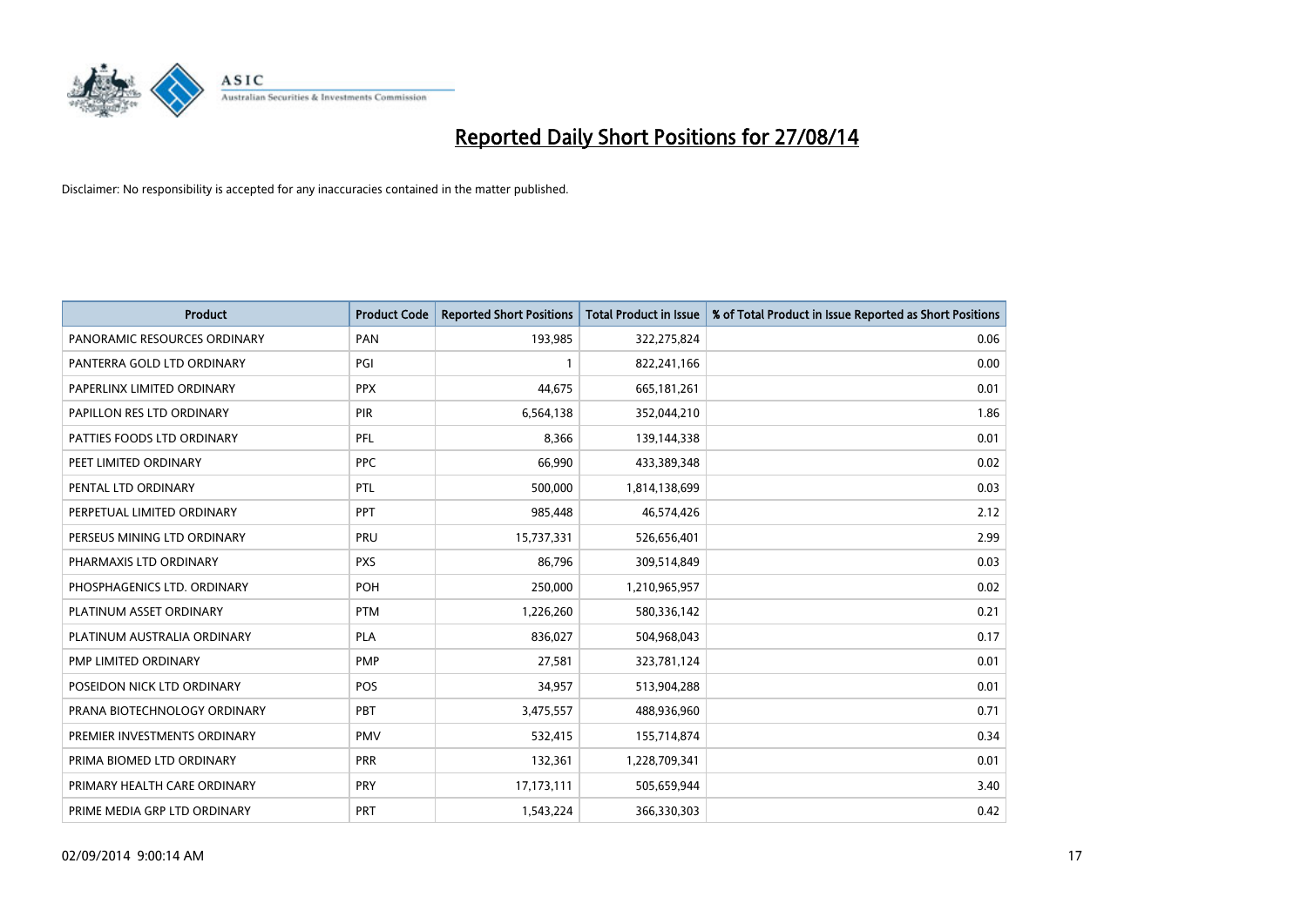

| <b>Product</b>                      | <b>Product Code</b> | <b>Reported Short Positions</b> | <b>Total Product in Issue</b> | % of Total Product in Issue Reported as Short Positions |
|-------------------------------------|---------------------|---------------------------------|-------------------------------|---------------------------------------------------------|
| PROGRAMMED ORDINARY                 | <b>PRG</b>          | 156,427                         | 118,644,974                   | 0.13                                                    |
| <b>QANTAS AIRWAYS ORDINARY</b>      | QAN                 | 79,453,973                      | 2,196,330,250                 | 3.62                                                    |
| <b>OBE INSURANCE GROUP ORDINARY</b> | <b>OBE</b>          | 21,029,295                      | 1,341,959,131                 | 1.57                                                    |
| ORXPHARMA LTD ORDINARY              | <b>QRX</b>          | 22,975                          | 164,190,969                   | 0.01                                                    |
| <b>QUBE HOLDINGS LTD ORDINARY</b>   | <b>QUB</b>          | 16,275,525                      | 1,051,172,929                 | 1.55                                                    |
| RAMELIUS RESOURCES ORDINARY         | <b>RMS</b>          | 734,071                         | 458,968,257                   | 0.16                                                    |
| RAMSAY HEALTH CARE ORDINARY         | <b>RHC</b>          | 1,471,346                       | 202,081,252                   | 0.73                                                    |
| RCG CORPORATION LTD ORDINARY        | <b>RCG</b>          | 55,261                          | 263,808,625                   | 0.02                                                    |
| <b>RCR TOMLINSON ORDINARY</b>       | <b>RCR</b>          | 658,989                         | 136,989,238                   | 0.48                                                    |
| <b>REA GROUP ORDINARY</b>           | <b>REA</b>          | 1,471,187                       | 131,714,699                   | 1.12                                                    |
| RECALL HOLDINGS LTD ORDINARY        | <b>REC</b>          | 10,226,793                      | 312,903,583                   | 3.27                                                    |
| <b>RECKON LIMITED ORDINARY</b>      | <b>RKN</b>          | 1,495,427                       | 112,084,762                   | 1.33                                                    |
| <b>RED 5 LIMITED ORDINARY</b>       | <b>RED</b>          | 174,740                         | 759,451,008                   | 0.02                                                    |
| <b>RED FORK ENERGY ORDINARY</b>     | <b>RFE</b>          | 1,286,244                       | 501,051,719                   | 0.26                                                    |
| REDBANK ENERGY LTD ORDINARY         | <b>AEJ</b>          | 13                              | 786,287                       | 0.00                                                    |
| REED RESOURCES LTD ORDINARY         | <b>RDR</b>          | 2,000                           | 499,453,895                   | 0.00                                                    |
| <b>REGIS RESOURCES ORDINARY</b>     | <b>RRL</b>          | 42,246,415                      | 499,744,095                   | 8.45                                                    |
| RESMED INC CDI 10:1                 | <b>RMD</b>          | 42,632,876                      | 1,403,045,440                 | 3.04                                                    |
| <b>RESOLUTE MINING ORDINARY</b>     | <b>RSG</b>          | 5,332,507                       | 641,189,223                   | 0.83                                                    |
| RESOURCE GENERATION ORDINARY        | <b>RES</b>          | 1,220                           | 581,380,338                   | 0.00                                                    |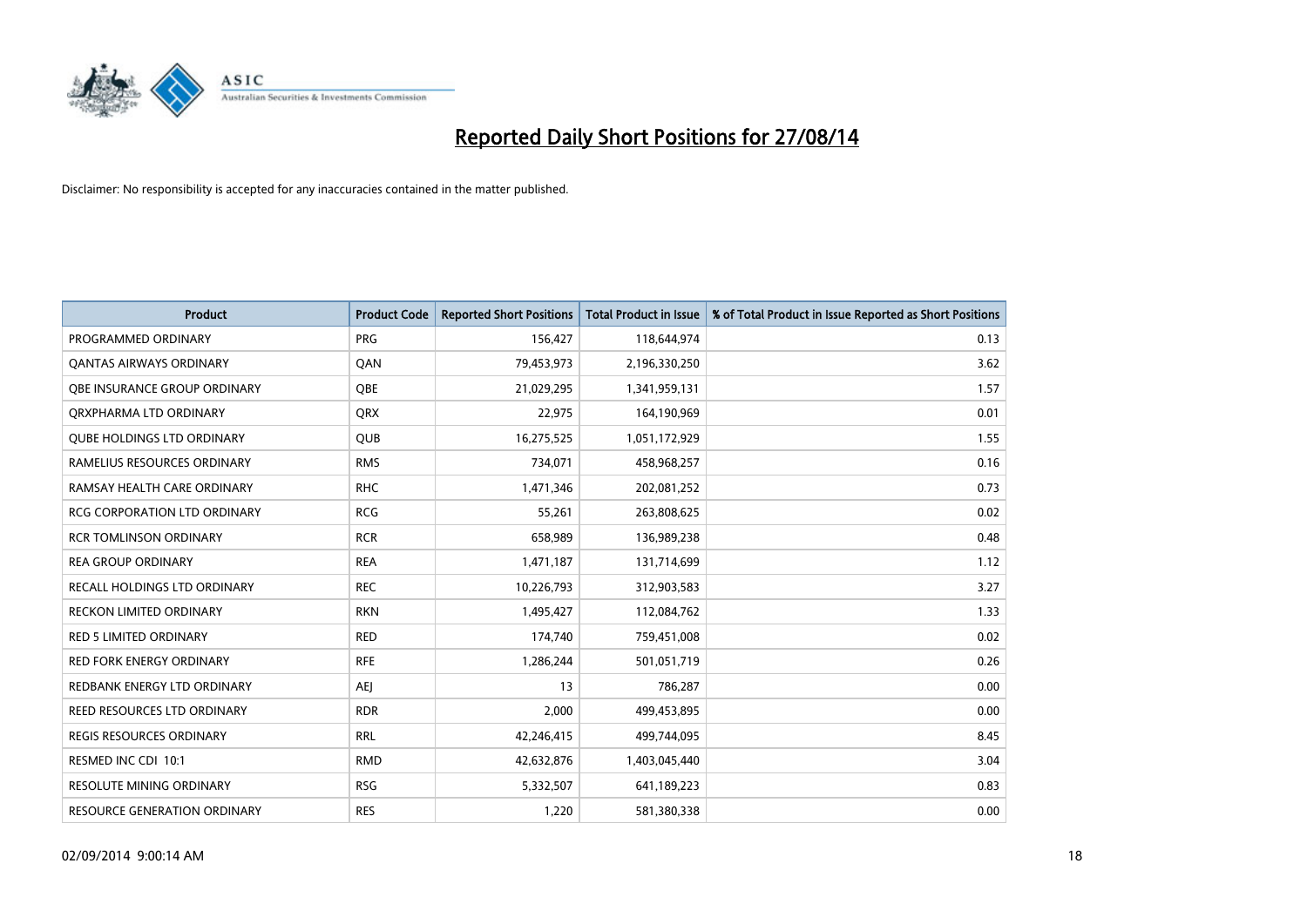

| <b>Product</b>                               | <b>Product Code</b> | <b>Reported Short Positions</b> | <b>Total Product in Issue</b> | % of Total Product in Issue Reported as Short Positions |
|----------------------------------------------|---------------------|---------------------------------|-------------------------------|---------------------------------------------------------|
| <b>RETAIL FOOD GROUP ORDINARY</b>            | <b>RFG</b>          | 7,643,661                       | 144,878,508                   | 5.28                                                    |
| <b>REX MINERALS LIMITED ORDINARY</b>         | <b>RXM</b>          | 615,672                         | 220,519,784                   | 0.28                                                    |
| RIO TINTO LIMITED ORDINARY                   | <b>RIO</b>          | 4,167,752                       | 435,758,720                   | 0.96                                                    |
| ROBUST RESOURCES ORDINARY                    | <b>ROL</b>          | 1                               | 195,369,627                   | 0.00                                                    |
| ROC OIL COMPANY ORDINARY                     | <b>ROC</b>          | 458,813                         | 687,618,400                   | 0.07                                                    |
| ROYAL WOLF HOLDINGS ORDINARY                 | <b>RWH</b>          | 211,639                         | 100,387,052                   | 0.21                                                    |
| RUBIK FINANCIAL LTD. ORDINARY                | RFL                 | 36,495                          | 340,999,914                   | 0.01                                                    |
| RUNGEPINCOCKMINARCO ORDINARY                 | <b>RUL</b>          | 35,000                          | 176,380,950                   | 0.02                                                    |
| <b>RURALCO HOLDINGS ORDINARY</b>             | <b>RHL</b>          | 3,658                           | 77,291,069                    | 0.00                                                    |
| SAI GLOBAL LIMITED ORDINARY                  | SAI                 | 374,498                         | 210,918,332                   | 0.18                                                    |
| SALMAT LIMITED ORDINARY                      | <b>SLM</b>          | 99,300                          | 159,812,799                   | 0.06                                                    |
| SAMSON OIL & GAS LTD ORDINARY                | SSN                 | 20,260,960                      | 2,837,756,933                 | 0.71                                                    |
| SANDFIRE RESOURCES ORDINARY                  | <b>SFR</b>          | 2,000,933                       | 155,640,968                   | 1.29                                                    |
| SANTOS LTD ORDINARY                          | <b>STO</b>          | 14,923,959                      | 976,676,124                   | 1.53                                                    |
| SARACEN MINERAL ORDINARY                     | SAR                 | 999,666                         | 792,784,738                   | 0.13                                                    |
| <b>SCA PROPERTY GROUP STAPLED SECURITIES</b> | <b>SCP</b>          | 29,918,015                      | 648,628,320                   | 4.61                                                    |
| <b>SCENTRE GRP STAPLED</b>                   | SCG                 | 17,422,482                      | 5,324,296,678                 | 0.33                                                    |
| SEDGMAN LIMITED ORDINARY                     | SDM                 | 1,593,668                       | 227,059,277                   | 0.70                                                    |
| SEEK LIMITED ORDINARY                        | <b>SEK</b>          | 12,097,606                      | 340,459,756                   | 3.55                                                    |
| SELECT HARVESTS ORDINARY                     | SHV                 | 1,653,543                       | 57,999,427                    | 2.85                                                    |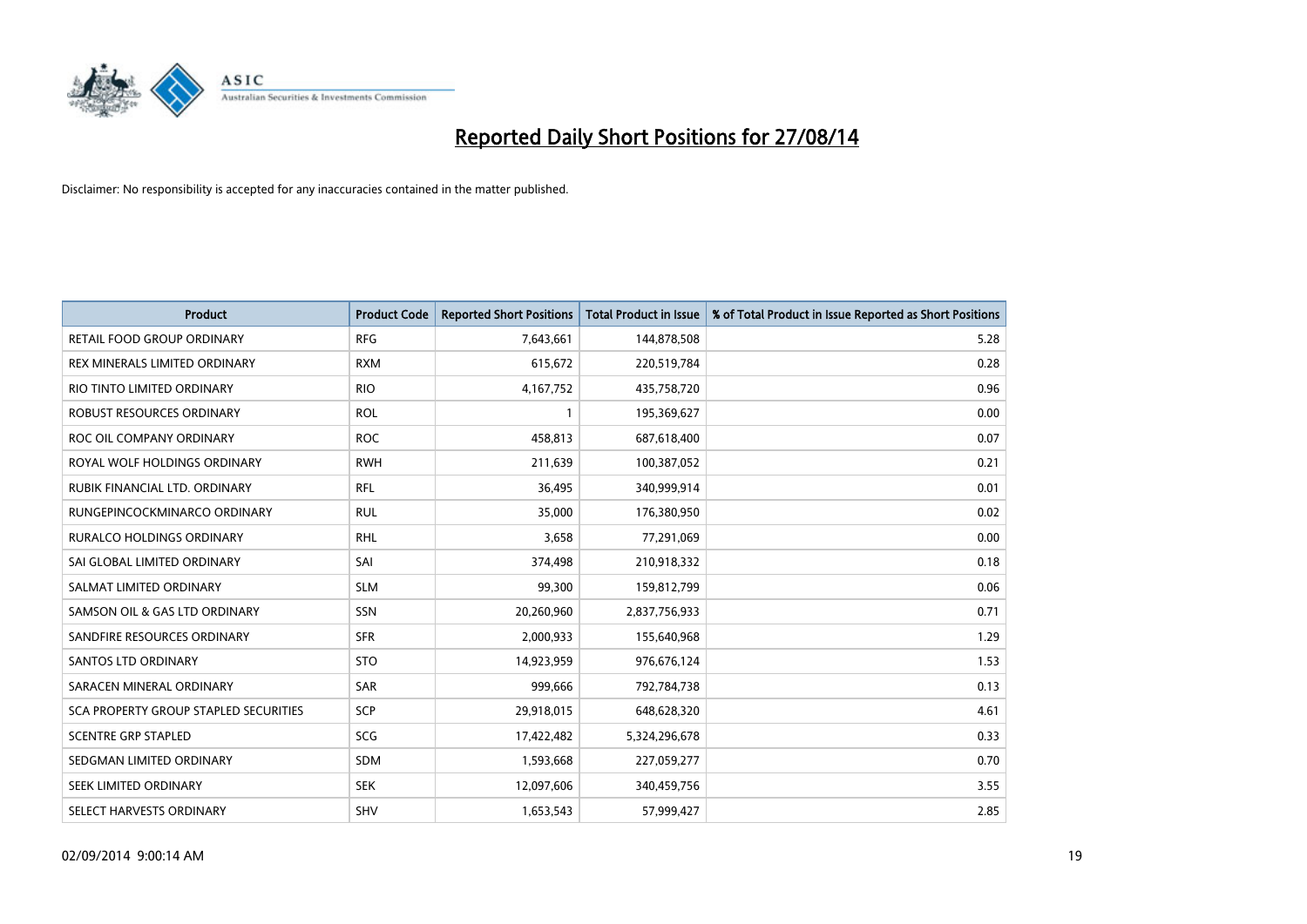

| <b>Product</b>                           | <b>Product Code</b> | <b>Reported Short Positions</b> | <b>Total Product in Issue</b> | % of Total Product in Issue Reported as Short Positions |
|------------------------------------------|---------------------|---------------------------------|-------------------------------|---------------------------------------------------------|
| SENEX ENERGY LIMITED ORDINARY            | SXY                 | 11,491,858                      | 1,148,128,941                 | 1.00                                                    |
| SERVCORP LIMITED ORDINARY                | SRV                 | 1,716                           | 98,432,275                    | 0.00                                                    |
| SERVICE STREAM ORDINARY                  | <b>SSM</b>          | 30                              | 386,389,873                   | 0.00                                                    |
| SEVEN GROUP HOLDINGS ORDINARY            | <b>SVW</b>          | 495,734                         | 302,691,886                   | 0.16                                                    |
| SEVEN WEST MEDIA LTD ORDINARY            | <b>SWM</b>          | 5,612,646                       | 999,160,872                   | 0.56                                                    |
| SIGMA PHARMACEUTICAL ORDINARY            | <b>SIP</b>          | 17,511,637                      | 1,108,086,575                 | 1.58                                                    |
| SILEX SYSTEMS ORDINARY                   | <b>SLX</b>          | 6,386,117                       | 170,467,339                   | 3.75                                                    |
| SILVER CHEF LIMITED ORDINARY             | SIV                 | 86,268                          | 29,469,492                    | 0.29                                                    |
| SILVER LAKE RESOURCE ORDINARY            | <b>SLR</b>          | 23,871,487                      | 503,233,971                   | 4.74                                                    |
| SIMS METAL MGMT LTD ORDINARY             | <b>SGM</b>          | 13,002,643                      | 204,605,159                   | 6.35                                                    |
| SINGAPORE TELECOMM. CHESS DEPOSITARY INT | SGT                 | 6,576,427                       | 117,328,705                   | 5.61                                                    |
| SINO GAS ENERGY ORDINARY                 | <b>SEH</b>          | 7,607,693                       | 1,541,422,358                 | 0.49                                                    |
| SIRIUS RESOURCES NL ORDINARY             | <b>SIR</b>          | 9,885,973                       | 312,688,269                   | 3.16                                                    |
| SIRTEX MEDICAL ORDINARY                  | <b>SRX</b>          | 135,652                         | 56,494,365                    | 0.24                                                    |
| SKILLED GROUP LTD ORDINARY               | <b>SKE</b>          | 5,182,407                       | 235,254,496                   | 2.20                                                    |
| SKY NETWORK ORDINARY                     | <b>SKT</b>          | 200,321                         | 389,139,785                   | 0.05                                                    |
| SKYCITY ENT GRP LTD ORDINARY             | <b>SKC</b>          | 6,880,797                       | 582,088,094                   | 1.18                                                    |
| <b>SLATER &amp; GORDON ORDINARY</b>      | SGH                 | 2,579,201                       | 204,338,625                   | 1.26                                                    |
| SMS MANAGEMENT. ORDINARY                 | <b>SMX</b>          | 2,280,889                       | 69,394,537                    | 3.29                                                    |
| SONIC HEALTHCARE ORDINARY                | SHL                 | 3,538,239                       | 400,811,556                   | 0.88                                                    |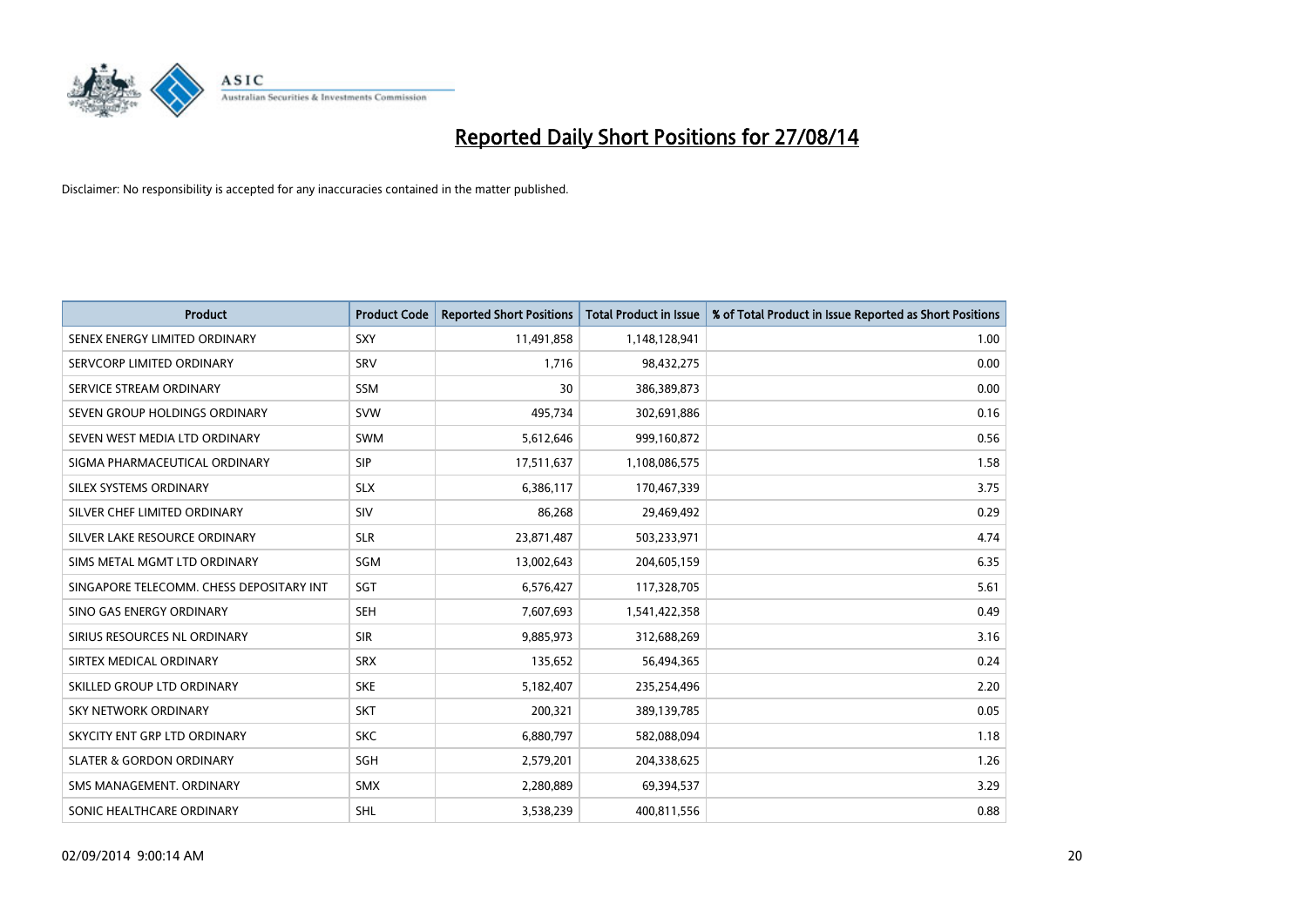

| <b>Product</b>                           | <b>Product Code</b> | <b>Reported Short Positions</b> | <b>Total Product in Issue</b> | % of Total Product in Issue Reported as Short Positions |
|------------------------------------------|---------------------|---------------------------------|-------------------------------|---------------------------------------------------------|
| SOUL PATTINSON (W.H) ORDINARY            | SOL                 | 12,305                          | 239,395,320                   | 0.01                                                    |
| SP AUSNET STAPLED SECURITIES             | <b>SPN</b>          | 801,283                         | 3,425,244,162                 | 0.02                                                    |
| SPARK INFRASTRUCTURE STAPLED US PROHIBT. | SKI                 | 14,748,639                      | 1,466,360,128                 | 1.01                                                    |
| SPARK NEW ZEALAND ORDINARY               | <b>SPK</b>          | 7,793,515                       | 1,828,530,844                 | 0.43                                                    |
| SPDR 200 FUND ETF UNITS                  | <b>STW</b>          | 23,638                          | 46,146,865                    | 0.05                                                    |
| SPECIALTY FASHION ORDINARY               | <b>SFH</b>          | 332                             | 192,236,121                   | 0.00                                                    |
| SPOTLESS GRP HLD LTD ORDINARY            | <b>SPO</b>          | 22,751,659                      | 1,098,290,178                 | 2.07                                                    |
| ST BARBARA LIMITED ORDINARY              | SBM                 | 13,520,908                      | 488,074,077                   | 2.77                                                    |
| STARPHARMA HOLDINGS ORDINARY             | SPL                 | 14,359,374                      | 285,109,680                   | 5.04                                                    |
| STEADFAST GROUP LTD ORDINARY             | <b>SDF</b>          | 6,295,723                       | 501,638,307                   | 1.26                                                    |
| STH CRS ELECT ENGNR ORDINARY             | <b>SXE</b>          | 13,433                          | 161,523,130                   | 0.01                                                    |
| STHN CROSS MEDIA ORDINARY                | <b>SXL</b>          | 32,885,512                      | 705,246,986                   | 4.66                                                    |
| STOCKLAND UNITS/ORD STAPLED              | SGP                 | 9,566,047                       | 2,326,978,560                 | 0.41                                                    |
| STRAITS RES LTD. ORDINARY                | SRO                 | 28,747                          | 1,217,730,293                 | 0.00                                                    |
| STRIKE ENERGY LTD ORDINARY               | <b>STX</b>          | 4,000                           | 833,330,946                   | 0.00                                                    |
| STW COMMUNICATIONS ORDINARY              | SGN                 | 3,060,189                       | 403,828,512                   | 0.76                                                    |
| SUNCORP GROUP LTD ORDINARY               | <b>SUN</b>          | 12,608,947                      | 1,286,600,980                 | 0.98                                                    |
| SUNDANCE ENERGY ORDINARY                 | <b>SEA</b>          | 2,748,373                       | 548,714,663                   | 0.50                                                    |
| SUNDANCE RESOURCES ORDINARY              | SDL                 | 78,591,162                      | 3,082,028,456                 | 2.55                                                    |
| SUNLAND GROUP LTD ORDINARY               | <b>SDG</b>          | 1,309,816                       | 181,710,087                   | 0.72                                                    |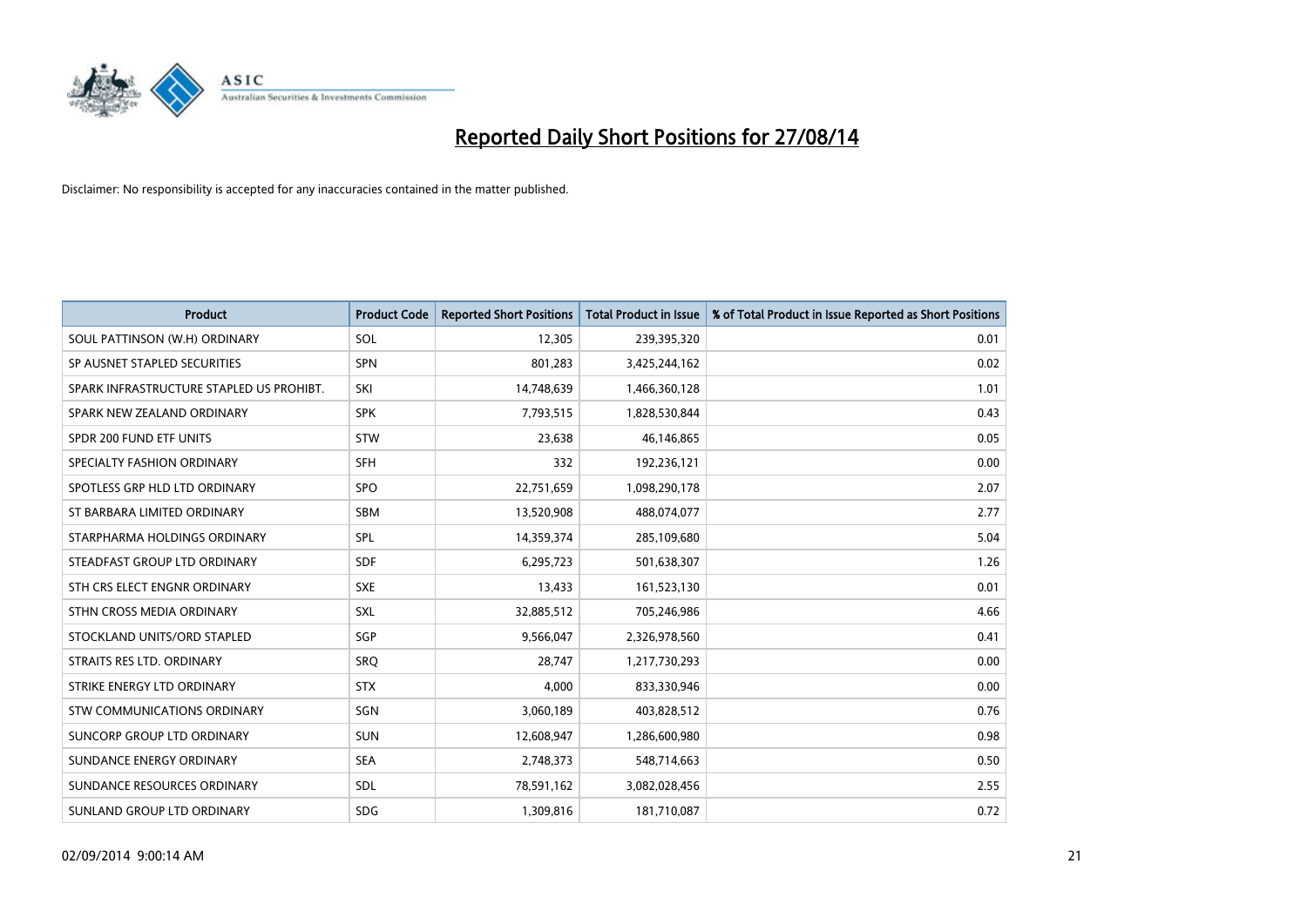

| <b>Product</b>                   | <b>Product Code</b> | <b>Reported Short Positions</b> | <b>Total Product in Issue</b> | % of Total Product in Issue Reported as Short Positions |
|----------------------------------|---------------------|---------------------------------|-------------------------------|---------------------------------------------------------|
| SUPER RET REP LTD ORDINARY       | <b>SUL</b>          | 6,240,713                       | 196,731,620                   | 3.17                                                    |
| SYD AIRPORT STAPLED US PROHIBIT. | <b>SYD</b>          | 24,041,167                      | 2,216,216,041                 | 1.08                                                    |
| SYRAH RESOURCES ORDINARY         | <b>SYR</b>          | 4,079,944                       | 163,470,076                   | 2.50                                                    |
| TABCORP HOLDINGS LTD ORDINARY    | <b>TAH</b>          | 14,625,497                      | 762,954,019                   | 1.92                                                    |
| TAP OIL LIMITED ORDINARY         | <b>TAP</b>          | 8,184                           | 243,150,627                   | 0.00                                                    |
| TASSAL GROUP LIMITED ORDINARY    | <b>TGR</b>          | 183,761                         | 146,507,029                   | 0.13                                                    |
| TATTS GROUP LTD ORDINARY         | <b>TTS</b>          | 29,204,350                      | 1,434,545,797                 | 2.04                                                    |
| TECHNOLOGY ONE ORDINARY          | <b>TNE</b>          | 45,703                          | 308,796,455                   | 0.01                                                    |
| TELSTRA CORPORATION, ORDINARY    | <b>TLS</b>          | 55,864,971                      | 12,443,074,357                | 0.45                                                    |
| TEN NETWORK HOLDINGS ORDINARY    | <b>TEN</b>          | 139,635,886                     | 2,630,984,596                 | 5.31                                                    |
| TERANGA GOLD CORP CDI 1:1        | TGZ                 | 18,895                          | 79,354,621                    | 0.02                                                    |
| TFS CORPORATION LTD ORDINARY     | <b>TFC</b>          | 1,677,283                       | 324,157,408                   | 0.52                                                    |
| THE PAS GROUP LTD ORDINARY       | <b>PGR</b>          | 609,390                         | 136,690,860                   | 0.45                                                    |
| THE REJECT SHOP ORDINARY         | <b>TRS</b>          | 2,938,162                       | 28,844,648                    | 10.19                                                   |
| THORN GROUP LIMITED ORDINARY     | <b>TGA</b>          | 176                             | 150,634,985                   | 0.00                                                    |
| TIGER RESOURCES ORDINARY         | <b>TGS</b>          | 3,273,850                       | 898,784,227                   | 0.36                                                    |
| TOLL HOLDINGS LTD ORDINARY       | <b>TOL</b>          | 29,229,324                      | 717,133,875                   | 4.08                                                    |
| TOX FREE SOLUTIONS ORDINARY      | <b>TOX</b>          | 3,489,115                       | 133,752,359                   | 2.61                                                    |
| TPG TELECOM LIMITED ORDINARY     | <b>TPM</b>          | 12,194,014                      | 793,808,141                   | 1.54                                                    |
| TRADE ME GROUP ORDINARY          | <b>TME</b>          | 4,350,569                       | 396,584,956                   | 1.10                                                    |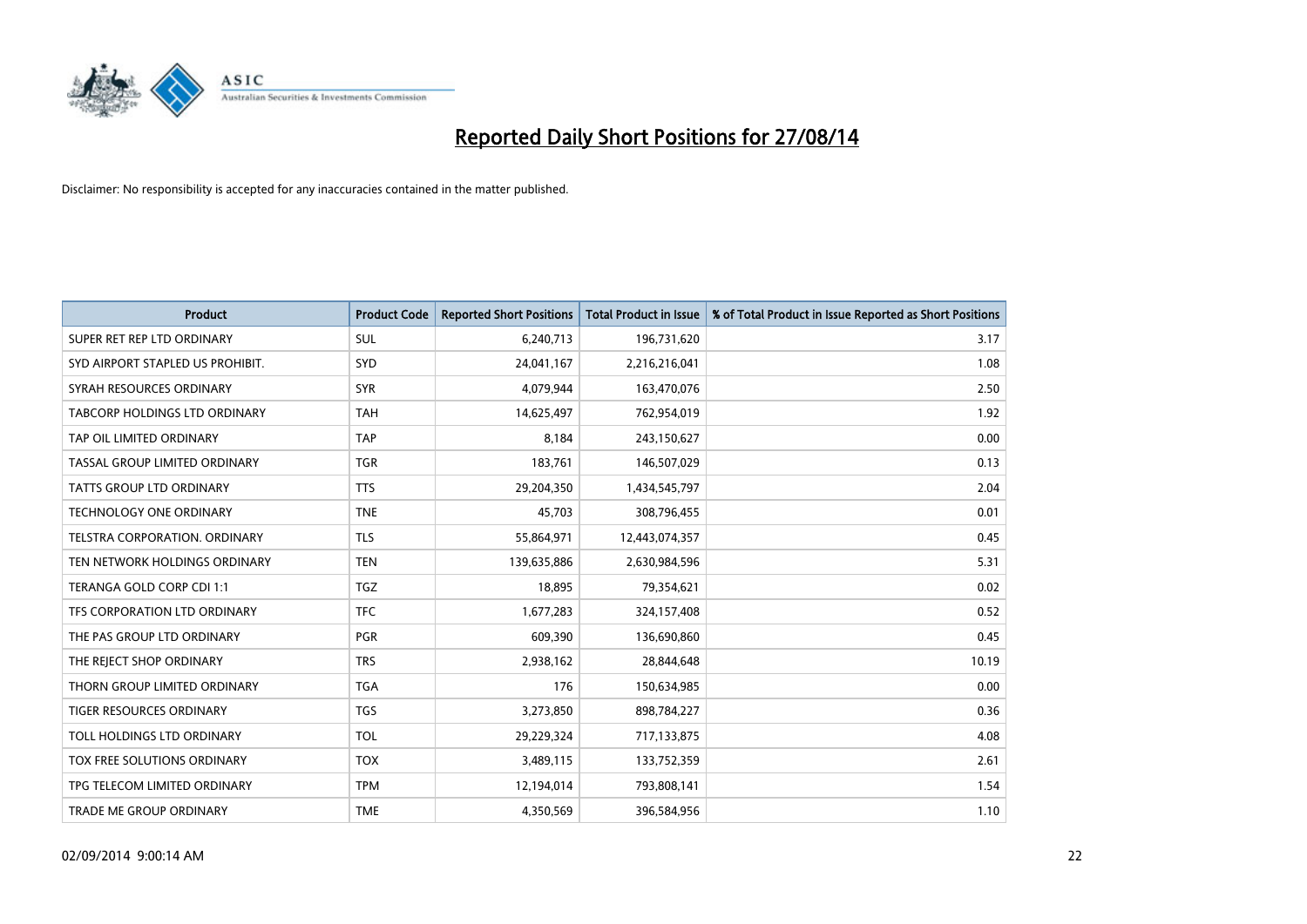

| Product                              | <b>Product Code</b> | <b>Reported Short Positions</b> | <b>Total Product in Issue</b> | % of Total Product in Issue Reported as Short Positions |
|--------------------------------------|---------------------|---------------------------------|-------------------------------|---------------------------------------------------------|
| <b>TRANSFIELD SERVICES ORDINARY</b>  | <b>TSE</b>          | 24,987,976                      | 512,457,716                   | 4.88                                                    |
| TRANSPACIFIC INDUST. ORDINARY        | <b>TPI</b>          | 6,544,293                       | 1,579,648,778                 | 0.41                                                    |
| TRANSURBAN GROUP TRIPLE STAPLED SEC. | <b>TCL</b>          | 14,294,843                      | 1,905,959,897                 | 0.75                                                    |
| TREASURY GROUP ORDINARY              | <b>TRG</b>          | 89,790                          | 23,697,498                    | 0.38                                                    |
| TREASURY WINE ESTATE ORDINARY        | <b>TWE</b>          | 8,907,651                       | 649,427,560                   | 1.37                                                    |
| TRITON MIN LTD ORDINARY              | <b>TON</b>          | 4,061                           | 299,304,477                   | 0.00                                                    |
| TROY RESOURCES LTD ORDINARY          | <b>TRY</b>          | 2,186,907                       | 195,096,457                   | 1.12                                                    |
| <b>TZ LIMITED ORDINARY</b>           | <b>TZL</b>          | 5,448,454                       | 384,874,293                   | 1.42                                                    |
| UGL LIMITED ORDINARY                 | UGL                 | 14,901,910                      | 166,511,240                   | 8.95                                                    |
| UNILIFE CORPORATION CDI 6:1          | <b>UNS</b>          | 108,562                         | 268,559,046                   | 0.04                                                    |
| UXC LIMITED ORDINARY                 | <b>UXC</b>          | 3,648,286                       | 322,477,434                   | 1.13                                                    |
| <b>VEDA GROUP LTD ORDINARY</b>       | <b>VED</b>          | 18,390,535                      | 842,055,406                   | 2.18                                                    |
| VILLAGE ROADSHOW LTD ORDINARY        | <b>VRL</b>          | 730,964                         | 159,504,142                   | 0.46                                                    |
| <b>VIRGIN AUS HLDG LTD ORDINARY</b>  | <b>VAH</b>          | 56,980,958                      | 3,514,825,734                 | 1.62                                                    |
| <b>VIRTUS HEALTH LTD ORDINARY</b>    | <b>VRT</b>          | 2,792,614                       | 79,722,678                    | 3.50                                                    |
| VISION EYE INSTITUTE ORDINARY        | <b>VEI</b>          | 26,150                          | 161,562,757                   | 0.02                                                    |
| <b>VOCATION LTD ORDINARY</b>         | <b>VET</b>          | 14,104,632                      | 202,899,894                   | 6.95                                                    |
| <b>VOCUS COMMS LTD ORDINARY</b>      | <b>VOC</b>          | 255,407                         | 94,609,834                    | 0.27                                                    |
| WARRNAMBOOL CHEESE ORDINARY          | <b>WCB</b>          | 19                              | 56,098,797                    | 0.00                                                    |
| WATPAC LIMITED ORDINARY              | <b>WTP</b>          | 2,516                           | 186,489,922                   | 0.00                                                    |